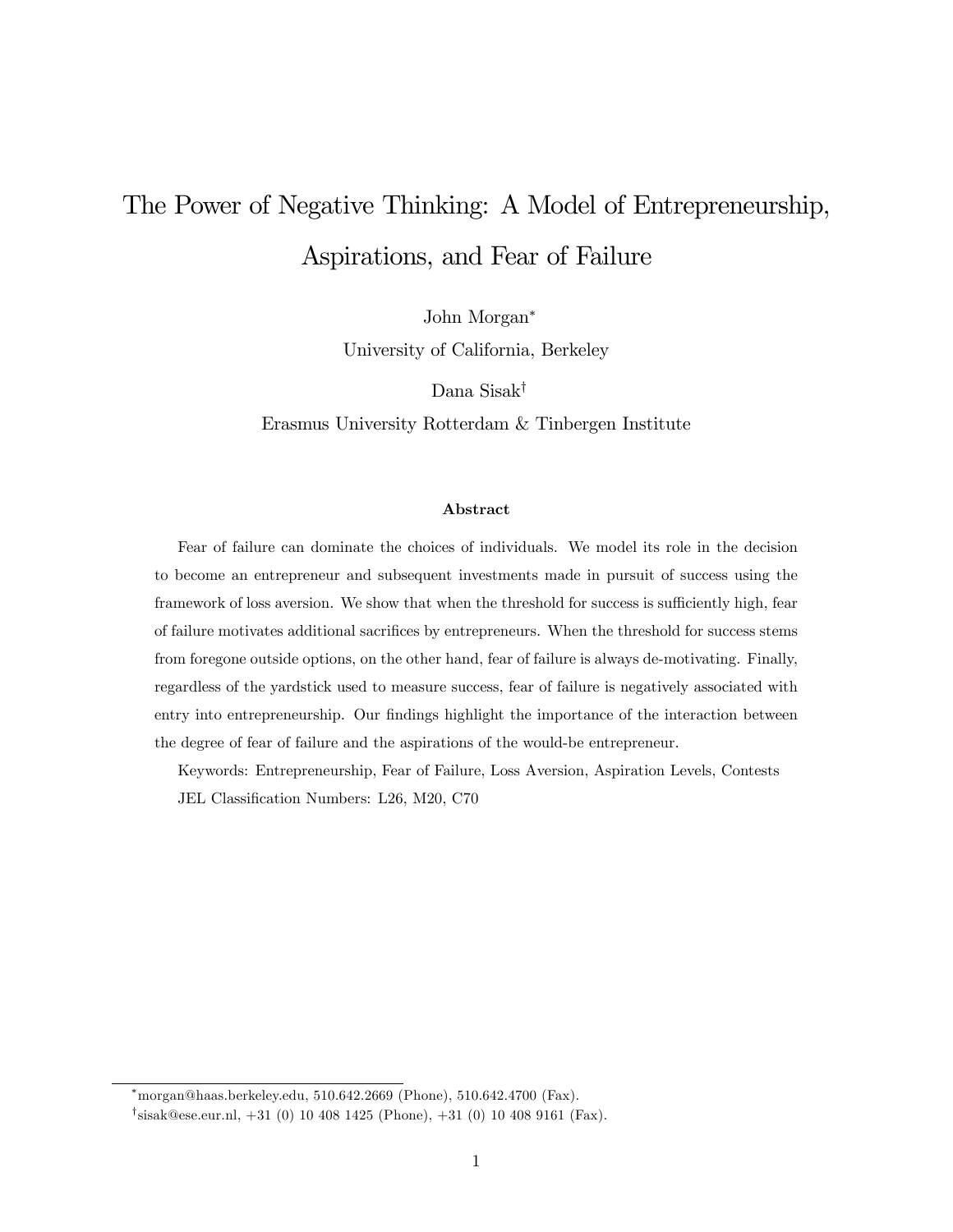# 1 Introduction

Jill Blashack Strahan calls it the fear factor—the moments of overpowering doubt when success seems impossible. For Strahan one such moment was when every aspect of life seemed to be collapsing around her. Three months behind on her mortgage and grieving over the death of her beloved brother, she was now, suddenly, a widow, confronting the scary prospect of raising her five year old son Zach alone. "The night after the funeral of my husband, I thought maybe I should give up, get a job and be a mom.î said Strahan in an interview with Entrepreneur magazine.

No one would blame her for doing exactly that. Many in Strahanís position would put entrepreneurial dreams on hold, possibly permanently, even when confronted with less daunting circumstances. But not her. "I began living my life one minute at a time and living it with more intention," Strahan said in an interview. She threw her entire savings, and, indeed, her entire life into her venture, working 80 hour weeks without letup for more than a decade.

For Strahan, the fear factor became a source of strength and power—her secret weapon in the struggle to succeed. And succeed she did; her company, Tastefully Simple, grossed nearly \$100 million in 2012 and continues to grow. Yet she acknowledges that not everyone responds as she did. People cope with fear of failure in many ways, some good, some bad. In Strahan's pithy phrase, "You always have a choice. You can get better or get bitter."<sup>1</sup>

Will Smith was a small-time Philadelphia rapper when his collaboration with DJ Jazzy Jeff, ìParents Just Donít Understandî became a breakout hit. For most artists this success represents their crowning moment, the pinnacle of their artistic career. It did for Jazzy Jeff, but not for Smith. He leapt from success to success, landing a lead role in a popular television series and then parlaying this into increasingly visible, and well paid, cinematic roles. By now, Smith ranks among the handful of A-list Hollywood actors who command tens of millions of dollars for a lead role.

When asked about his success, Smith turns the conversation to failure. "I've always had a horrible fear of not achieving ..." he told Parade magazine. "All it takes is just one person telling me I can't do it, and I'll use the fear of failure as fuel.<sup>"2</sup> Like Strahan, these negative thoughts are a source of power for Smith.

We all suffer from fear of failure to varying degrees. So pervasive is this problem that an enormous self-help industry has arisen to help people overcome these fears. Indeed, search the

 $1$ Sources: http://www.entrepreneur.com/article/230350 as well as http://directsellingnews.com/index.php/view/the\_most\_ináuential\_women\_in\_direct\_selling/P19#.VE\_ArPnF868.

 $^2$ Source: Parade, 11 July 2004, pg. 4-6, by: Dotson Rader, "My Fear Fuels Me".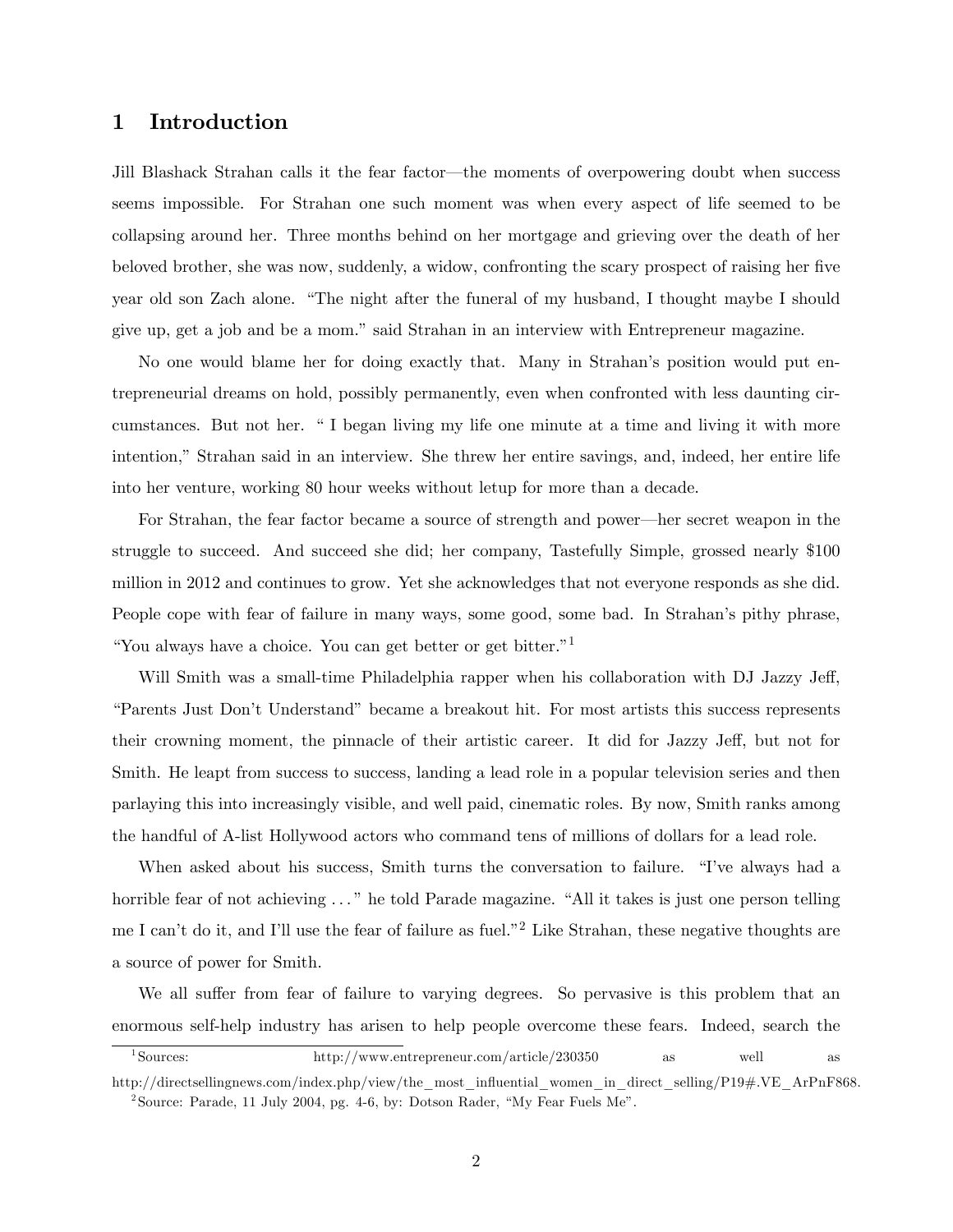terms entrepreneur and fear of failure and you will find thousands of sites and articles offering helpful advice. Yet, if Strahan and Smith are representative, such fears, perversely, represent a secret weapon for success.

We investigate the many facets of fear of failure–how it affects the decision to become an entrepreneur and the sacrifices made in pursuit of success. Of particular interest is whether the examples of Strahan and Smith are, in any way, representative. Put differently, we ask whether there is such a thing as "the power of negative thinking." Unfortunately, little data exists on this aspect of personality, so researchers have only anecdotes to go on. We add to this by offering a theory of entrepreneurship when individuals suffer from fear of failure.

By its very nature, fear of failure requires some internal yardstick for counting whether outcomes are successes or failures. In other words, outcomes are judged, not in their own right, but relative to some benchmark, which we call the aspiration level. The degree of fear of failure then represents the difference in the pain suffered from falling short of the mark versus the pleasure gained from exceeding it by the same amount. Modeled in this fashion, fear of failure can be seen as a type of loss aversion. We embed these payoffs in a setting where individuals choose between employment, which offers a safe return, and entrepreneurship, which is risky. Success in the latter depends upon investment in the venture and luck. It also depends on competition from other entrepreneurs.

While much of the extant literature focuses on the entry decision, the fateful moment when an individual takes the leap into entrepreneurship, at least as important are subsequent post-entry choices—the financial, physical, and emotional sacrifices made in pursuit of success. These are presumably less studied because they are much harder to measure. A key distinction in our model and results, is its focus on this aspect of entrepreneurship and, importantly, the connection between anticipated sacrifices made in pursuit of success and the decision to become an entrepreneur in the first place. That is, the impact of looking ahead to the obstacles and sacrifices on today's decision to make the leap.

Formally, we model entrepreneurship as a two stage game where individuals first make a career decision and, following this, decide upon how much to sacrifice in pursuit of success. Outcomes depend on the sacrifices made, the level of competition, and luck. Individuals measure outcomes (and expected outcomes) through the lens of their aspiration level together with the degree to which they suffer from fear of failure. Our main findings are the following:

1. Fear of failure can motivate additional sacrifices by entrepreneurs. Provided aspiration levels are high enough, greater fear of failure produces greater investment in the venture.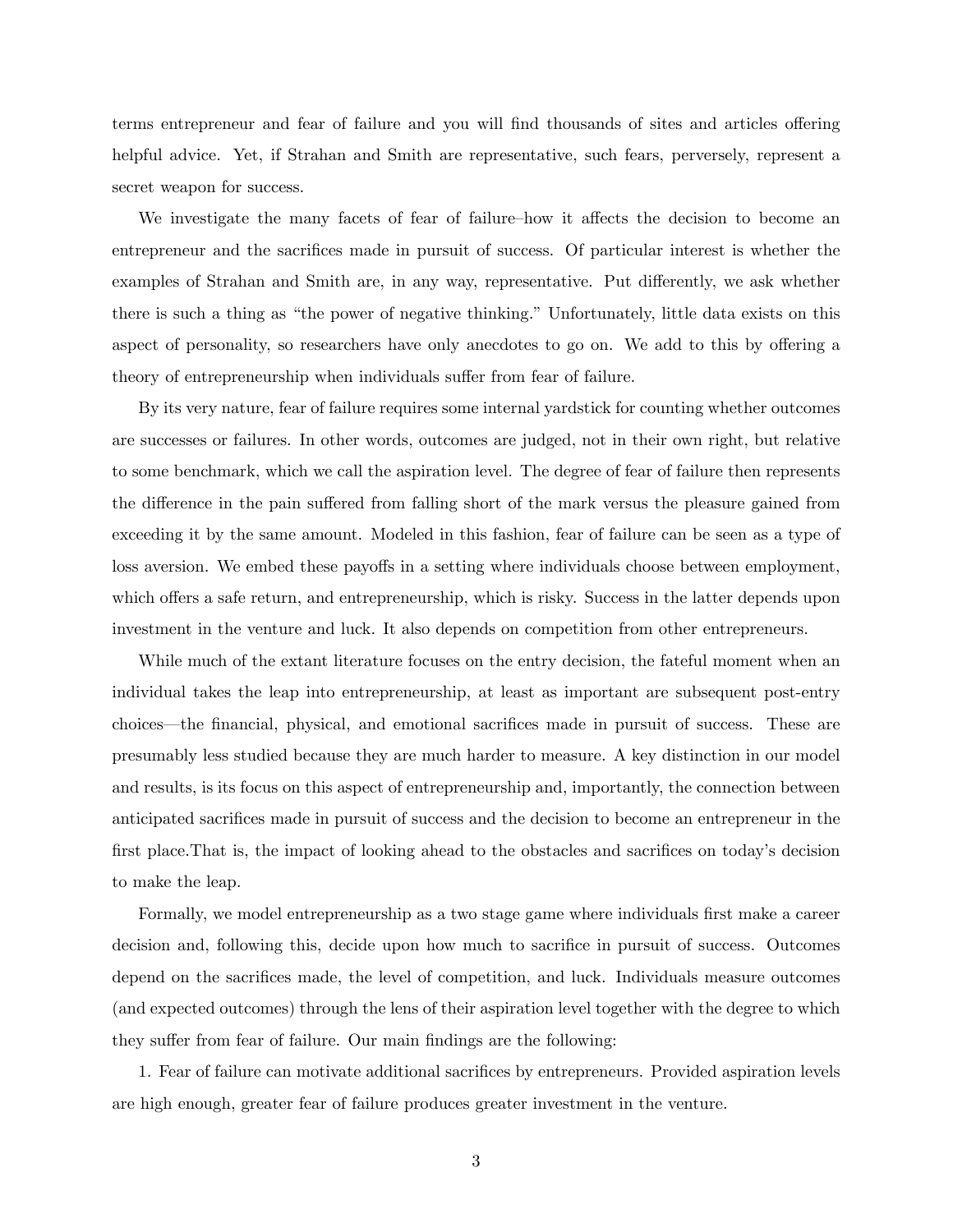2. When aspiration levels are low or, alternatively, when they are calibrated to foregone employment earnings, fear of failure is de-motivating to entrepreneurs—greater fear of failure produces less investment.

3. Regardless of aspiration levels, fear of failure dissuades individuals from entrepreneurship: The greater is fear of failure, the less likely is an individual to choose entrepreneurship.

Our main result show that the impact of fear of failure varies enormously with context. When choosing a career, fear of failure is indeed debilitating and self-help articles offering ways to overcome this fear may indeed have value. Post-entry, however, fear of failure need not be an affliction to be "cured." Aspirations play a critical role. For those holding lofty aspiration, fear of failure can indeed be a "fuel" to success, as in Will Smith's phrase, but with more modest ambitions, Jill Strahanís fear factor merely produces sleepless nights and cautious days. Individuals hedge their bets, limiting the sacrifices owing to the worry that each dollar sacrificed will merely produce more pain and regret when things don't work out.

From an empirical perspective, we see these results as opening a new, and possibly quite fruitful, path of research. While fear of failure is much talked about, it has, so far, been little studied empirically. Perhaps the most important finding from our model is that these fears cannot be studied in isolation, but must be interacted with individual aspirations. Not doing so would produce a misleading (and misspecified) prediction.

The remainder of this section places the model in the context of the extant literature. In section 2, we formally lay out the model itself. Section 3 analyzes equilibrium behavior, ultimately endogenizing aspiration levels based on outside wages. Section 4 extends the basic model in various directions and shows that results 1-3 are not model specific, but rather general economic intuitions deriving from a context in which individuals measure outcomes relative to aspiration levels and suffer from fear of failure. Finally, section 5 concludes. An appendix contains proofs for all results.

#### Related Literature

Fear of failure is often seen as an impediment to starting a business. Several empirical studies investigate the strength of this effect using survey data and confirm a negative correlation between self-reported fear of failure and the likelihood of becoming an entrepreneur.<sup>3</sup> Interestingly, most studies view fear of failure as a form of risk aversion. We add to this debate by pointing out how fear of failure better represents a form of loss rather than risk aversion. The difference might seem to be mere semantics; however, the two models of risk evaluation differ in key respects, most notably

<sup>3</sup>E.g. Wagner and Sternberg, 2004; Arenius and Minniti, 2005; as well as Koellinger, Minniti and Schade, 2007.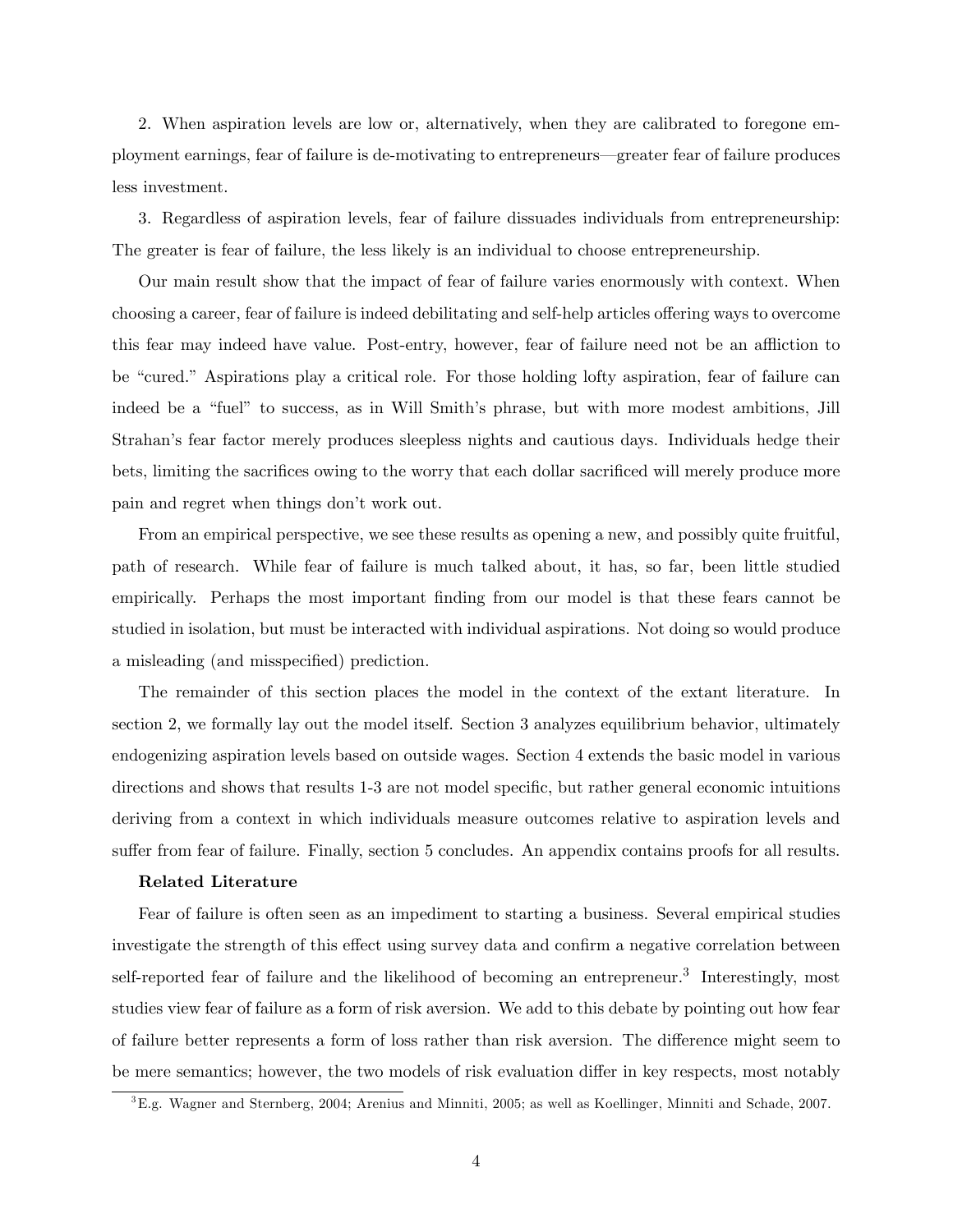the presence of a reference point under loss aversion, a threshold performance level for delineating between success and failure. We show that, holding Öxed the degree of fear of failure, changes to the reference point produce sharp differences in equilibrium behavior. Since models of risk aversion have no such implications, this variation offers a sharp distinction between the two models. Along these lines, Devers, et al.  $(2007)$  offer suvey evidence that, in evaluating risky choices such as stock options, choices of (future) managers conform more to loss than risk aversion.

There are relatively few theory models of entrepreneurial entry and none which account for fear of failure and, more broadly, loss aversion. The previous models emphasize selection based on ability or risk preferences using conventional expected utility.<sup>4</sup> Besides our emphasis on fear of failure, a key contribution is to highlight how an entrepreneur's foregone outside options continue to drive post-entry decisions.

In assessing the usefulness of such a contribution, it is important to highlight recent evidence for selection based on loss aversion. Important findings in this regard come from Koudstaal, Sloof and van Praag (2014), who compare preferences of entrepreneurs to managers. Using non-incentivized survey data, they replicate the standard finding that entrepreneurs are less risk averse than managers. Using incentivized preference elicitation, these differences disappear. Instead, they find that entrepreneurs are less loss averse than are managers. Koudstaal, et al. explain this shift by noting that, when answering survey questions about risky choice, individuals tend to conflate risk and loss aversion.

Our model adds to the growing literature incorporating behavioral factors to explain entrepreneurship. The extant literature has mainly emphasized overoptimism as a key selection force.<sup>5</sup> Nonetheless, there is increasing recognition of the importance of loss aversion. For instance, Langer and Waller (2003) observe that financial contracts produce differing effort incentives depending on the loss aversion of the entrepreneur entering into the contract. They derive optimal moral hazard contracts for financiers under these circumstances. Holmes, *et al.* (2008) offer a theoretical framework for how loss averse entrepreneurs evaluate opportunities.

While, to our knowledge, we are the first to theoretically study the effects of fear of failure/loss aversion on entrepreneurial entry and investment, our second stage investment model has appeared in Cornes and Hartley (2003) in the (mathematically isomorphic) form of a rent-seeking lottery

 $^{4}$ Lucas (1978) and Ghatak, *et al.* (2007) emphasize selection on ability while Kihlstrom and Laffont (1979) emphasize selection on risk preferences.

<sup>&</sup>lt;sup>5</sup>See for example Arabsheibani et. al., 2000; Cooper, *et al.*, 1988; Wright, *et al.*, 1997; Manove, 2000; and Landier and Thesmar, 2009. See Parker (2006) for a survey of entrepreneur optimism.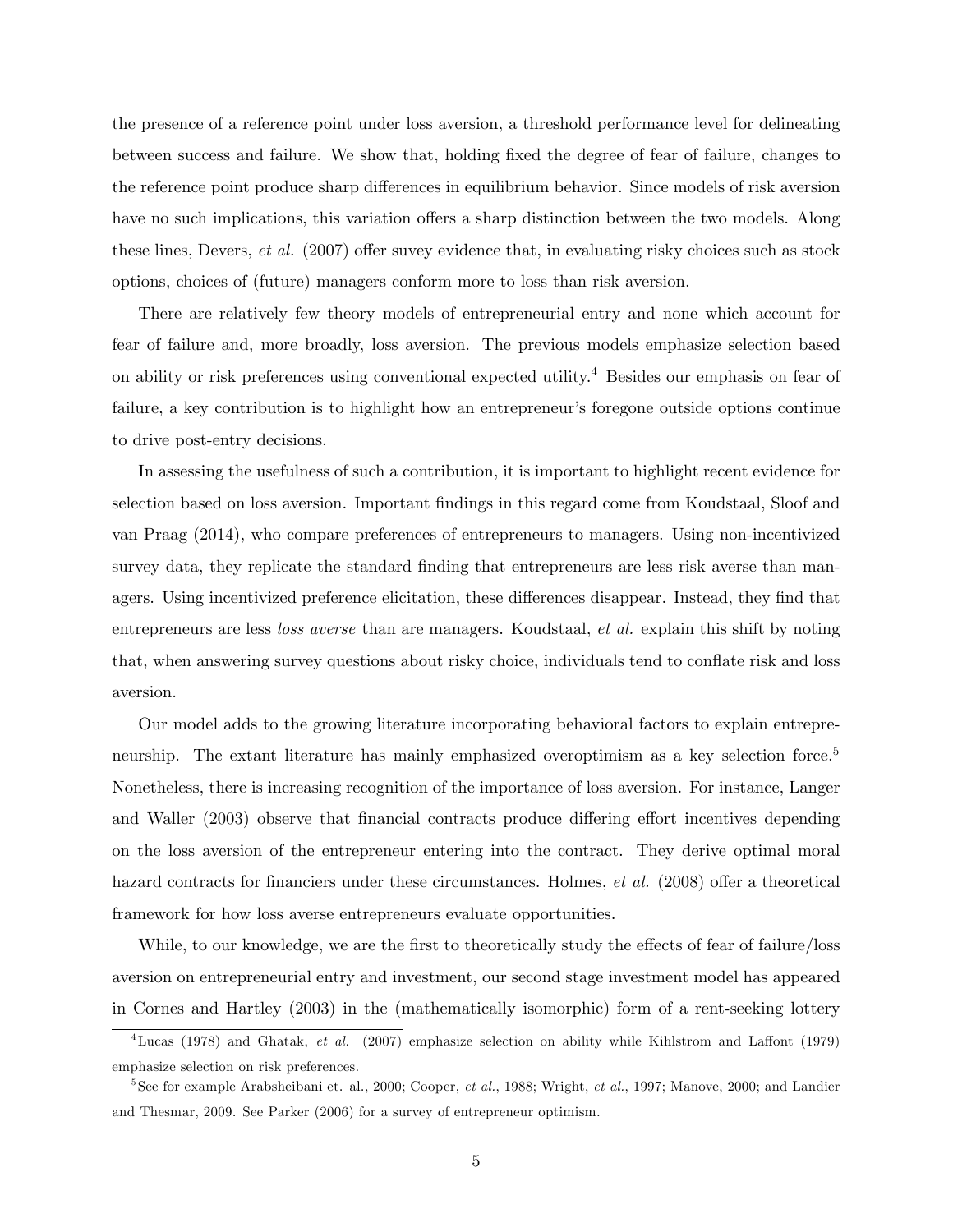contest. A key distinction between our study and theirs, besides the obvious difference in application, concerns the role of the reference point. Unlike Cornes and Hartley, we allow the reference point to vary, sometimes endogenously, and many of our main findings relate to this variation. This permits us to examine how the yardstick used for determining success drives entry and subsequent investment, a lever entirely absent from the extant literature.

More broadly, Gill and Stone (2010) study loss aversion in two-player tournaments (a related game) where the reference point depends on relative investments. In a related paper, Gill and Prowse (2012) find experimental evidence of loss aversion in real effort tournaments. While the gist of these papers, that loss aversion is important in understanding risky choice, is similar to our study, the absence of entry, the structure of the game, and the formation of the reference point all differ substantially from our formulation.

## 2 The Model

Consider a situation where  $N \geq 2$  individuals contemplate the choice between employment and entrepreneurship. Our main concern is to understand how fear of failure, i.e. the pain associated with falling short of some aspiration level, drives both entry into entrepreneurship as well as subsequent investment in the entrepreneurial venture. Fear of failure motives appear prominent both in surveys of entrepreneurs and in autobiographical descriptions entrepreneurs give about their motives. Our goal is to incorporate such motives formally in a game-theory model of choosing the entrepreneurship path. We describe precisely how we model these two features of preferences below.

In choosing employment, an individual enjoys a fixed wage  $w$  which is added to her initial wealth  $W_i$ . We assume that the cohort of potential entrepreneurs is small relative to the size of the (unmodeled) labor market, so each person takes the wage as given, and their choices have no effect on the market wage even if all  $N$  pursue employment.

Alternatively, an individual may choose entrepreneurship. Entrepreneurship differs from employment along many dimensions: Entrepreneurs do not answer to a boss, nor work on a set schedule of hours, but perhaps the most important difference concerns the connection between investment/effort and outcomes. Whereas a typical employee will have some small effect on the success or failure of the firm by her efforts, a typical entrepreneur's efforts and investment will have a profound effect on outcomes. Yet effort and investment alone do not guarantee success. Compe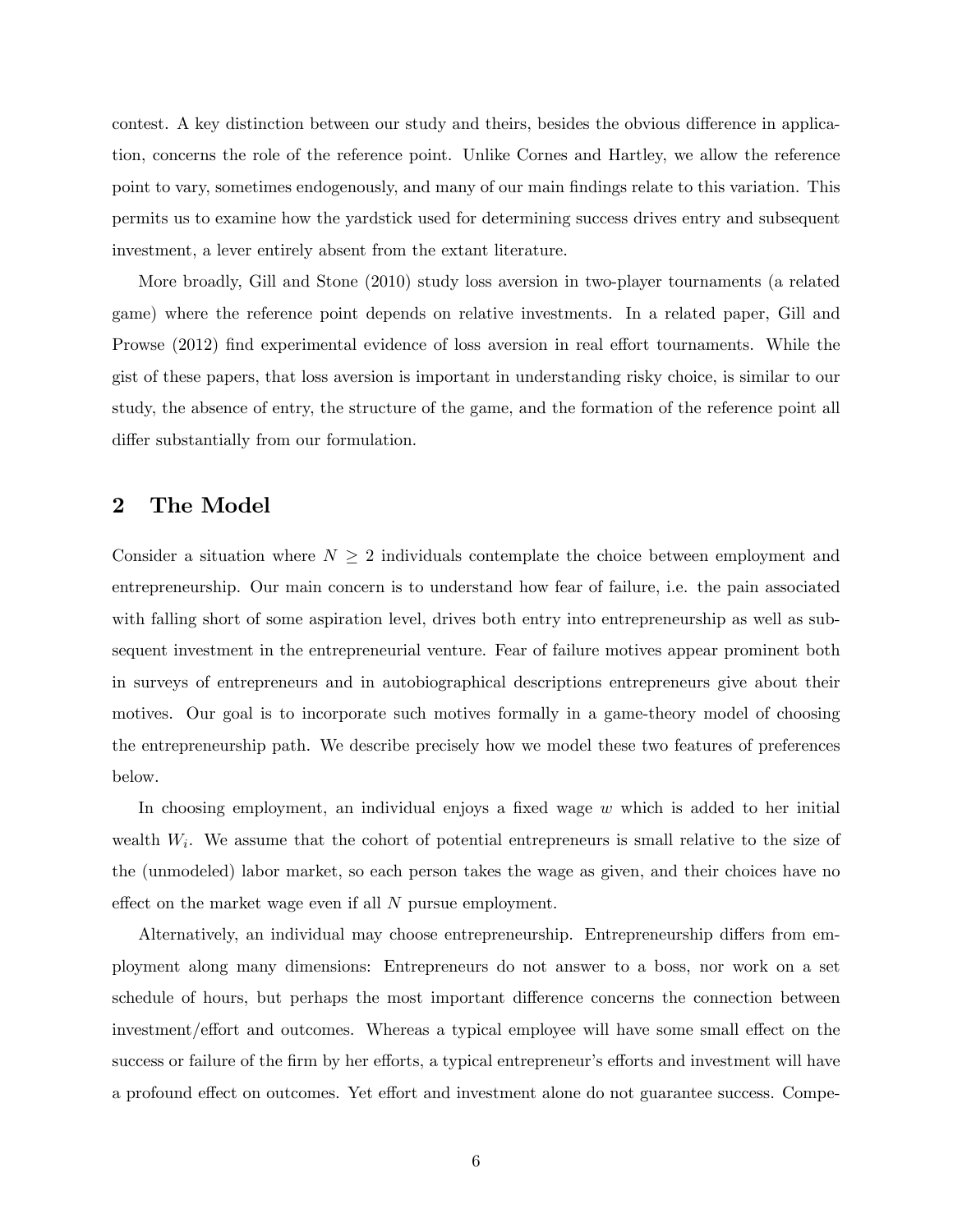tition in the marketplace, including from other entrepreneurs, can seriously impede the chances of even the most hard-working. For instance, a restaurateur opening shop in a busy downtown area will likely not be alone—her success also depends, in part, on the investments of rival restaurants just down the street. Even apart from effort and competition, luck also has an important role to play. "Auntie" Anne Beiler ran one of the many small food stands at a farmer's market in Downingtown, Pennsylvania in 1988. She was trying to scrape by and hoped the stand would raise enough money for her real passion, community outreach. But her unique pretzel recipe, a chance discovery, propelled her to tremendous fortune with over 1,000 Auntie Anne's franchises operating currently.<sup>6</sup>

To account for the mix of effort, investment, strategic risk, and luck in determining outcomes, we model the entrepreneurship path as a winner-take-all market that awards a "prize" equal to  $R > w$  to the winning individual. The prize, R, should be understood as the long-run value of becoming a dominant player in the market. That is, it represents the net present value of future cash flows resulting from success. Individuals not "winning" the market should be viewed as having achieved some small level of profit, but nothing that might be counted as true success. For instance, of all the farm stands at the Downingtown market, Auntie Anne's clearly "won," but this does not mean that the others received no customers whatever, simply that, compared to Auntie Anne's, their earnings were minimal.

Individuals choosing the entrepreneurship path simultaneously make investments  $e_i$ , which represent a combination of financial commitments as well as sweat equity in the form of long hours and intense effort. Investment represents efforts over and above those required under employment, which we normalize at zero. Furthermore, investment should be understood to be happening over time, as the business evolves from its embryonic stage. Typically, such investments are largely invisible to competitors and so may be safely modeled as a simultaneous game even though the investments themselves are not, literally, occurring at the same moment. Costs are assumed to be linear in investment, and there is no upper bound on the amount of investment an individual might choose to undertake.<sup>7</sup>

The combination of investment and luck determine a firm's "performance," i.e. a measure of its effectiveness in the market. Specifically, firm i's performance is equal to  $y_i = e_i \times \varepsilon_i$  where

<sup>6</sup> Source: http://www.auntieannes.com/our-story/company-history

<sup>7</sup>Neither assumption is important. Nonlinear costs are readily handled simply by appropriately transforming the contest success function. Upper bounds on investment are likewise of no consequence so long as they are sufficiently generous. For instance, any upper bound on investment of  $R$  or higher leaves the analysis entirely unchanged.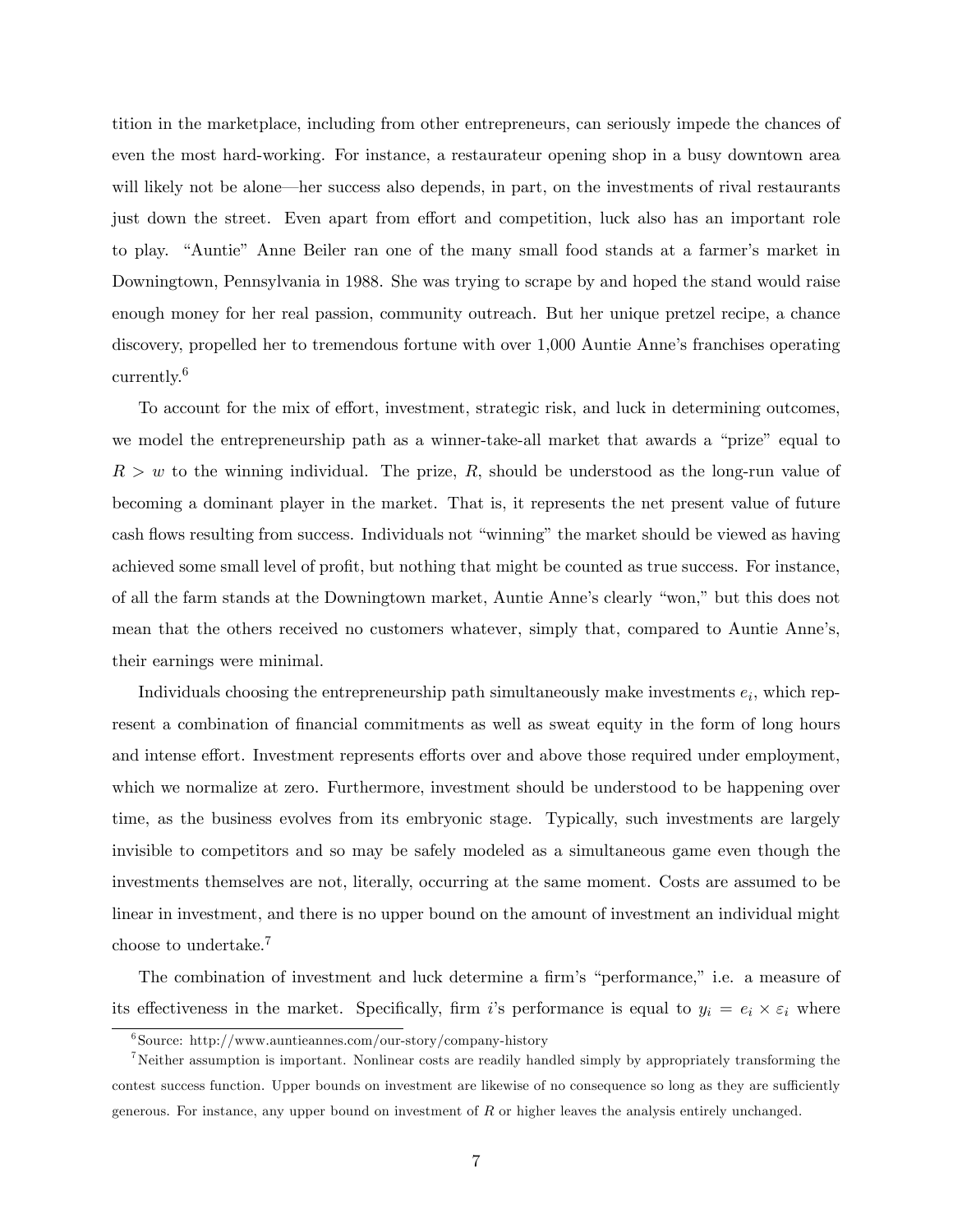$e_i$  represents individual i's investment while  $\varepsilon_i$  represents luck, which is the realization from a Weibull extreme value distribution with mean equal to one.<sup>8</sup> Thus, luck is unbiased in that, on average, the highest investing firm will also be the highest performing. Moreover, the market is fair in the sense that the highest performing firm wins. The luck element, however, ensures that the highest investing Örm is not necessarily the highest performing; surprises, like the unexpected success of Auntie Anne, are quite possible. Formally, the highest performing entrepreneur receives reward R while the others receive nothing, and everyone pays the cost of their investments. This implies that, when  $n$  individuals choose to become entrepreneurs, the probability that entrepreneur *i*, investing  $e_i$ , wins is simply  $e_i / \sum_{j=1}^n e_j$  where, without loss of generality, we have assumed that the  $n$  individuals with the lowest indices choose to become entrepreneurs.

The structure of the success function, in particular, the pairwise independence in the probability of winning, the Luce property, means that the winner-take-all assumption is of little consequence. Were we instead to assume that there were k winners (and hence  $n-k$  losers), all of whom received the same prize, nothing would change so long as we adapted the chance of winning so as to retain the Luce property. We show this formally in Section 4. From here, one can readily see that the same intuitions hold in a model where there are  $k$ , possibly differing, prizes, though the formal analysis of such a model would be fairly intractable. Thus, the winner-take-all assumption should be understood to be a mere convenience in performing analysis and gaining insights rather than a necessarily realistic modeling assumption for many entrepreneurial markets. For those inclined the use the model empirically, the extended, k prize model, is clearly more appropriate.

We now turn to entry. Here we assume that individuals choose their path (employment or entrepreneurship) in order of their indices. Thus, player 1 chooses first, followed by 2, and so on. At the moment of choice, each individual is aware of the current market size, i.e. the total number of entrepreneurs in the market up to that point. While highly stylized, the specifics of the entry model are of no great consequence. Essentially, we are after a model that yields the usual competitive equilibrium prediction that payoffs, both psychic and pecuniary, will be equalized across the two paths. Many extensive forms, including ours, produce this intuitive prediction. Thus, entry stage results will be robust to any alteration of the model retaining the competitive equilibrium property.

 $8$ Empirical readers will readily recognize this specification as being identical to the well-known McFadden random utility model for studying probabilitistic choice. (See, e.g. McFadden 1973, 1974.) The key advantage to this approach is that the likelihood of choosing option i versus j in a random utility context is independent of the other choices on offer, the so-called Luce property (Luce, 1959), which proves extremely useful and flexible econometrically. Indeed, it is the only error specification with this property. We adopt it for similar tractability and scalability reasons.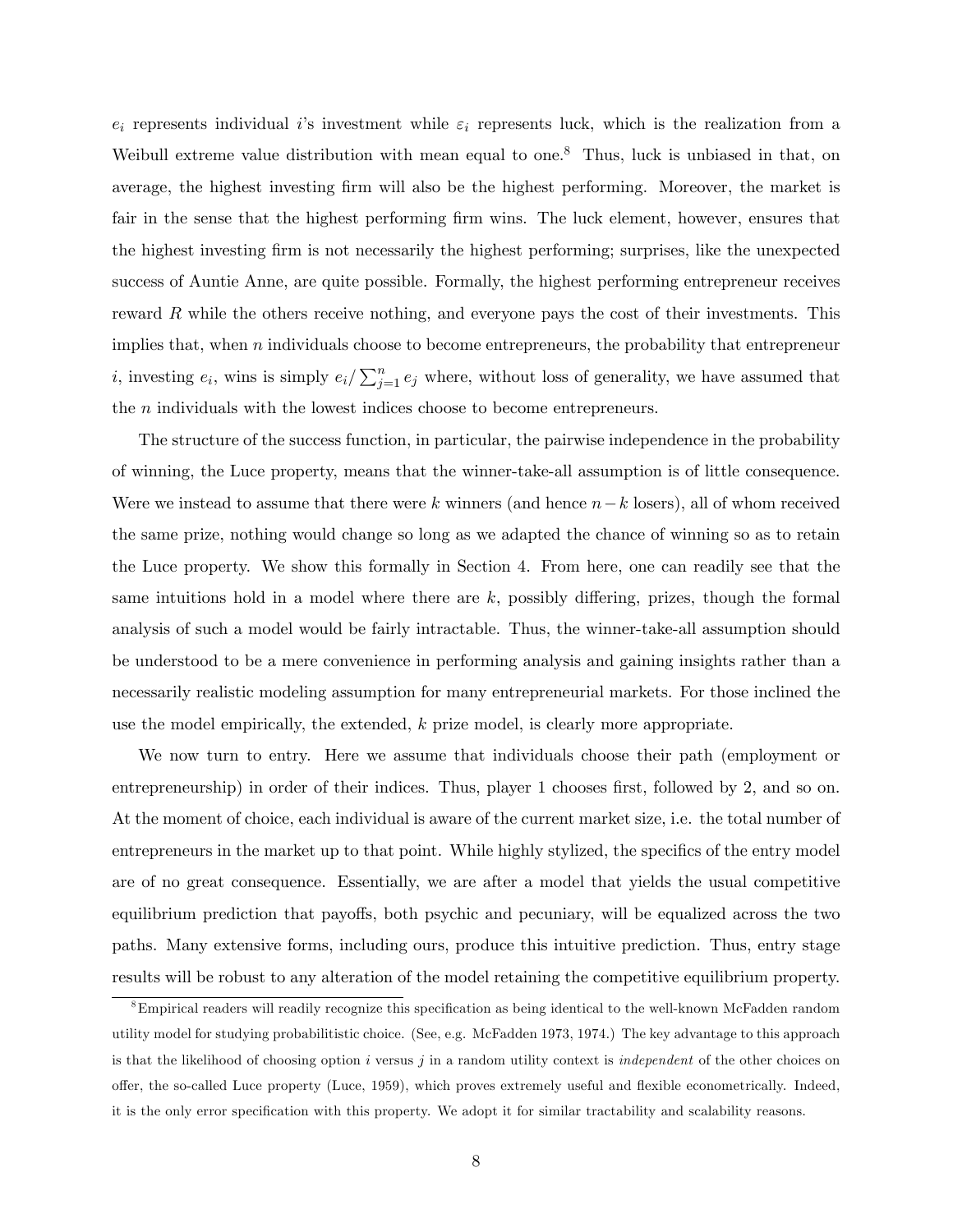When determining entry and investment, individuals in the model care mainly about success and failure and, indeed, fear of failure plays a prominent role in their calculations. To model this, we assume that each individual  $i$  has a reference point,  $r_i$ , by which she judges success or failure. Pecuniary outcomes exceeding the reference point count as success while those falling below count as failure. Thus, her payoffs for a given monetary result,  $\omega_i$ , are simply  $\omega_i - r_i$ . To capture the idea of fear of failure, we assume that these outcomes deal an additional psychic blow, with coefficient  $\alpha_i - 1$ , to an individual's self image, where  $\alpha_i > 1$ . Finally, we allow for the possibility of an ego boost, i.e. an additional psychic benefit  $\beta_i - 1$  (where  $\alpha_i > \beta_i \geq 1$ ) from success. Importantly, the psychic benefit from a given level of success is always smaller than the psychic harm inflicted by an equivalent level of failure, hence the additional inequality required of  $\alpha_i$ . The ratio  $\frac{\alpha_i}{\beta_i} \equiv \phi_i > 1$ measures the intensity of individual fear of failure, and is clearly increasing in  $\alpha_i$  and decreasing in  $\beta_i$ . To summarize, when evaluating a given pecuniary outcome  $\omega_i$ , individual *i*'s payoffs are

$$
U_i(\omega_i) = \begin{cases} \beta_i (\omega_i - r_i) & \text{if } \omega_i > r_i \\ \alpha_i (\omega_i - r_i) & \text{if } \omega_i \leq r_i \end{cases}
$$

or equivalently

$$
U_i(\omega_i) = \begin{cases} (\omega_i - r_i) & \text{if } \omega_i > r_i \\ \phi_i(\omega_i - r_i) & \text{if } \omega_i \leq r_i \end{cases}
$$

The model is motivated by increasing interest in the effects of fear of failure on entrepreneurship; however, its essentials—the additional psychic cost of failure compared to success, and an aspiration level for counting outcomes as success—are analogous to the more generally observed phenomenon of loss aversion. Beginning with Kahneman and Tversky (1979), there is, by now, substantial evidence that individuals code events, including financial events, not as absolutes but rather in relation to some reference point. While the particular reference point differs depending on the setting and the individual, its presence has been fairly conclusively shown. Moreover, relative to the reference point, individuals tend to regard losses of a given magnitude as more painful than gains of the same magnitude are pleasurable. Many studies estimate that the difference between the coefficient on losses and gains is a factor approximately equal to two.<sup>9</sup> This is consistent with retrospective accounts of entrepreneurs being more affected by the costs of failure than with the benefits of success. While fear of failure motivates our analysis, the model is isomorphic to one of loss averse preferences, where the fear of failure motive represents a special case. In the

<sup>&</sup>lt;sup>9</sup> See Kahneman and Tversky (1992) or Abdellaoui et al. (2007).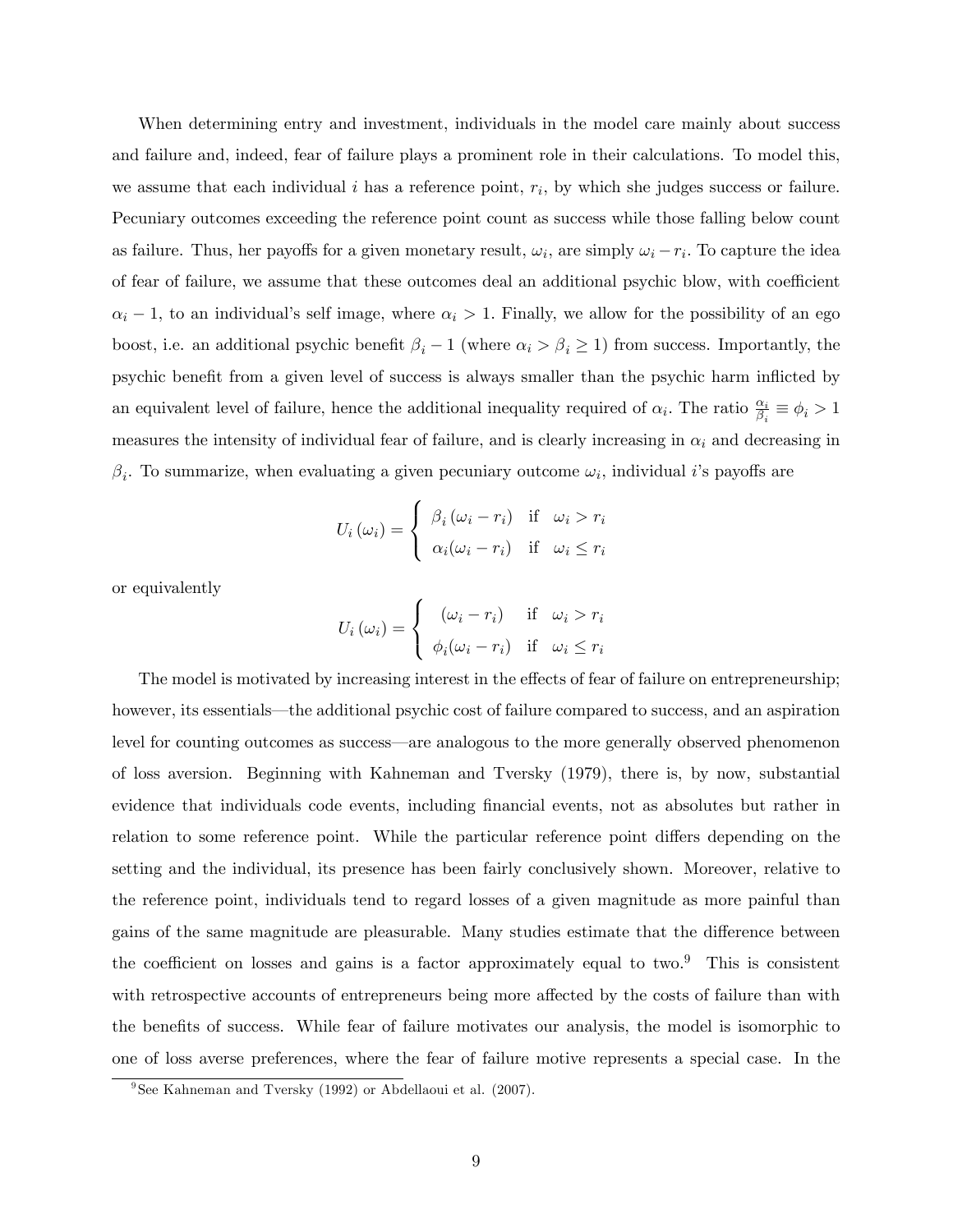remainder of the paper, we sometimes use the term reference point, which should be understood to be synonymous with the aspiration level for success.

Like all models, ours is an incomplete description of all the features of entrepreneurship, employment, and the decision to switch between the two. For instance, the model contains nothing about the self-actualization benefits from being one's own boss or settting one's own hours. It contains nothing about an indivdual's life cycle and the possibility of repeatedly switching between the two paths. It says nothing about how access to capital bears on the entry decision or subsequent investment behavior. This is not because we think these factors are absent, but rather that they have no interplay with our main interest, fear of failure.

# 3 Equilibrium

In this section, we first study investments occurring post-entry. We pay particular attention to the effects of differing degrees of fear of failure and differing reference points for counting a result as a success. We then examine the entry stage, again with an eye toward how fear of failure affects the decision to become an entrepreneur in the first place.

The initial analysis treats the reference point as exogenous, yet, in many cases, the reference point is socially constructed. To allow for this, we close the model by imagining that individuals view the payoffs from "the road not taken"—employment—as a benchmark for success.

#### 3.1 Entrepreneurial Investments

Assume that the first  $i = 1, 2, ..., n \ge 2$  individuals choose the entrepreneurship path, and, for the moment, treat the reference point as exogenous. The location of the reference point plays a critical role in the analysis. The interesting case occurs when the following assumption is satisfied:

Assumption 1:  $W_i < r_i < W_i + \frac{n + \phi_i (n-1)^2}{n + \phi_i n (n-1)} R$ .

Assumption 1 says that an individual pursuing entrepreneurship aspires to a return exceeding her initial wealth level but less than the sum of initial wealth and a fractional value of the prize. The assumption merely ensures that winning the entrepreneurial market is coded as success while losing is coded as failure. Without Assumption 1, one can end up in situations where individuals code both winning and losing as success (or code both as failure) in which case preferences become, in effect, risk-neutral and the analysis straightforward.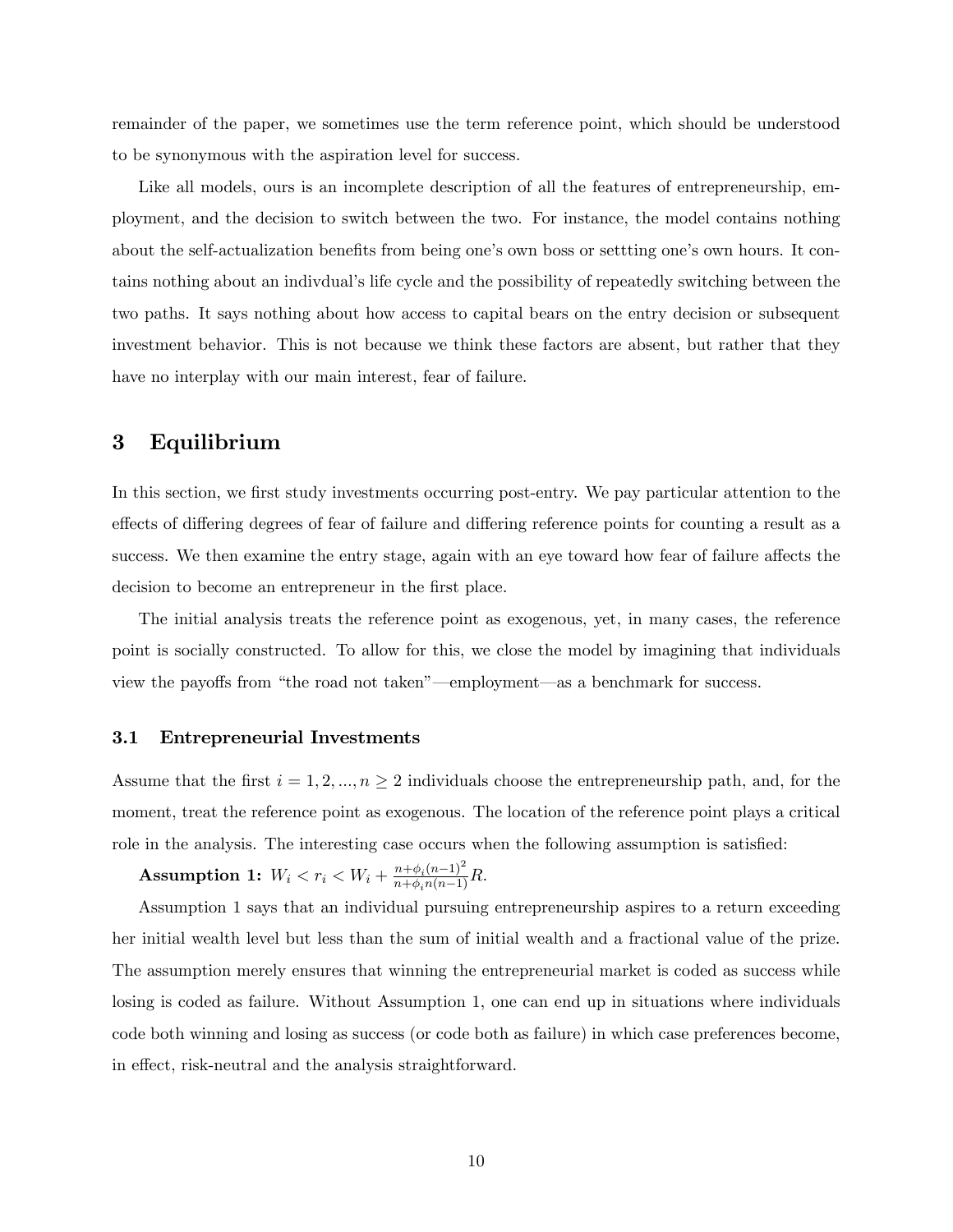The gain/loss utility to entrepreneur  $i$  who makes investment  $e_i$  is then

$$
EU_i = \frac{e_i}{\sum_{j=1}^n e_j} (W_i + R - r_i - e_i) + \left(1 - \frac{e_i}{\sum_{j=1}^n e_j}\right) \phi_i (W_i - r_i - e_i)
$$
(1)

Given beliefs as to the total investment  $\sum_{k\neq i} e_k$ , we may differentiate with respect to  $e_i$  to obtain a necessary condition for optimal (interior) investment:

$$
\frac{\partial EU_i}{\partial e_i} = \frac{\sum_{k \neq i} e_k}{\left(\sum_{j=1}^n e_j\right)^2} R - \left\{\phi_i - \frac{e_i}{\sum_{j=1}^n e_j} \left(\phi_i - 1\right) \right\} + \frac{\sum_{k \neq i} e_k}{\left(\sum_{j=1}^n e_j\right)^2} \left[ \left(\phi_i - 1\right) \left(r_i + e_i - W_i\right) \right] = 0 \tag{2}
$$

The first term on the right-hand side represents the marginal pecuniary benefit of increased investment, i.e. the higher chance of winning the prize multiplied by its value. The second (bracketed) term represents the cost of increased investment (including psychic costs). The term  $\phi_i$  represents the (normalized) psychic cost of a unit of investment conditional on the failure state. The remaining terms in this expression represent the portion of investment costs rebated back in the success state, multiplied by the chance of success,  $e_i/\sum e_j$ . Were entrepreneurs risk-neutral, these would be the only terms comprising the optimization condition.

Loss aversion (or fear of failure), however, creates an additional reason to investment: gains from coding a given outcome as a success rather than a failure. These gains are expressed by the term in square brackets, which merely says that a given gain loss outcome  $x$ , changes value from  $\phi_i$  to 1 when it switches from being coded as a failure to being coded as a success. Finally, the summation expresssion is merely the increased chance of success from a unit of effort. A key feature of this investment motive is that, the higher are aspirations, the greater are the gains in moving from failure to success and hence the greater the incentive to invest. That is to say that lofty aspirations (even if borne of overconfidence) are self-motivating. A second key feature of this investment motive concerns fear of failure  $(\phi_i)$ . Notice that, the greater is the fear of failure, the greater is the incentive to invest in avoiding failed outcomes. Unlike the reference point, fear of failure also appears elsewhere in the optimality condition, as a determining factor in the cost of investment. There, it had an opposite effect, increasing the cost of investment and thus decreasing the incentive to invest. The overall effect of fear of failure on an entrepreneur's incentive to invest is thus unclear. There is, however, a clear interaction effect—the combination of loftier aspirations and greater fear of failure always produce greater incentives to invest, as a simple inspection of equation (2) reveals. We will return to this last point below, when we study equilibrium investment.

(Interior) equilibrium investments consist of a solution  $\{e_1, e_2, ..., e_n\}$  to the *n* equation system whose representative equation is  $(2)$ . Since this system is highly nonlinear in  $e_i$ , conventional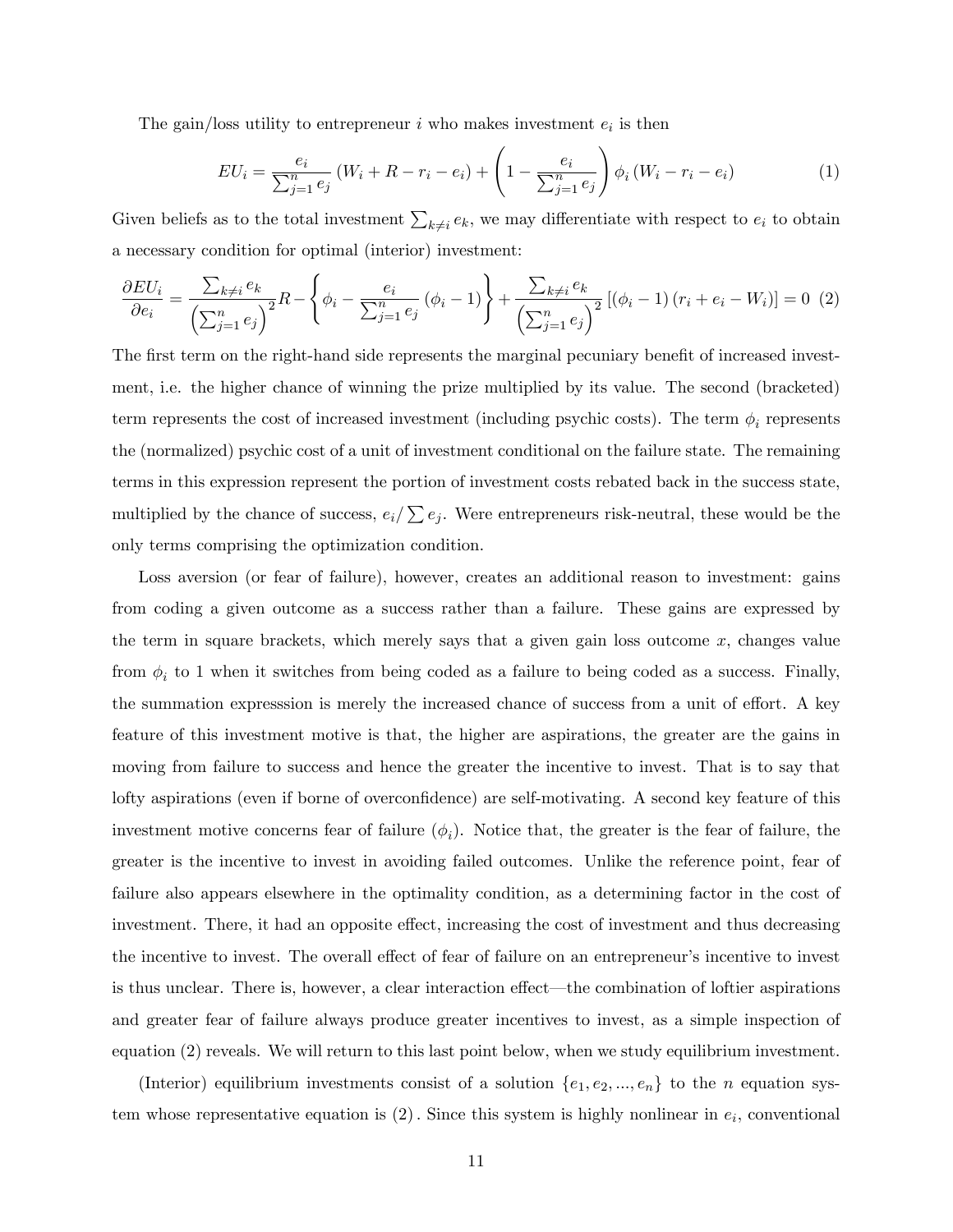methods are not usable to obtain closed form answers for equilibrium effort. To determine how the strategic interaction of entrepreneurs produces effort, we will suppose that entrepreneurs have similar characteristics to one another. Note, though, that these characteristics may be quite different than those of non-entrepreneurs. Formally, assume that for  $i = 1, 2, ..., n$ , all parameters with i subscripts (i.e.  $\phi_i$ ,  $r_i$ , and so on) are identical across entrepreneurs. In that case, we can look for a symmetric equilibrium, i.e.  $e_i = e^*$  for all  $i = 1, 2, ..., n$ . Under this assumption, equation (2) simplifies to:

$$
\frac{n-1}{n^2 e^*} R - \left\{ \phi - \frac{1}{n} \left( \phi - 1 \right) \right\} + \left( \phi - 1 \right) \frac{n-1}{n^2 e^*} \left( r + e^* - W \right) = 0 \tag{3}
$$

and this may be rewritten in closed form as

$$
e^* = \frac{n-1}{(2n-1) + \phi (n-1)^2} \times (R + (\phi - 1) (r - W)).
$$
\n(4)

Of course, this derivation is merely heuristic. Our next proposition formally establishes that a unique symmetric equilibrium exists. This follows from the form of equation (3): Checking endpoint conditions and applying the intermediate value theorem yields existence, while linearity in  $e^*$  implies uniqueness, regardless of the reference point r or the number of entrants n. Formally,

**Proposition 1** Suppose that Assumption 1 holds. Then, for a given r and n, equilibrium investment in the unique symmetric equilibrium is given by equation  $(4)$ .

Having established that there is a unique symmetric equilibrium, we can perform comparative analyses to see how investment responds to changes in the economic or psychic environment. First, we study the economic factors. From equation (4), it may be readily observed that investment falls when there are more competitors and rises as the stakes  $(R)$  increase. This is reassuring since all standard expected utility models make the same (sensible) prediction. Thus, the addition of fear of failure/loss aversion does not fundamentally overturn intuitions about response to rewards and competition.

Now, we study the psychic factors. As with our partial equilibrium study of equation  $(2)$ , when individuals have higher reference points, the model predicts that they will make more investments and generally work harder. Whereas this "motivation effect" gave an advantage to individual  $i$  when she was more motivated than her rivals, here, the reference points of all entrepreneurs increase. An important implication of this outcome is that, in entrepreneurial segments, such as technology start-ups, where aspiration levels are very high, participating entrepreneurs will work much harder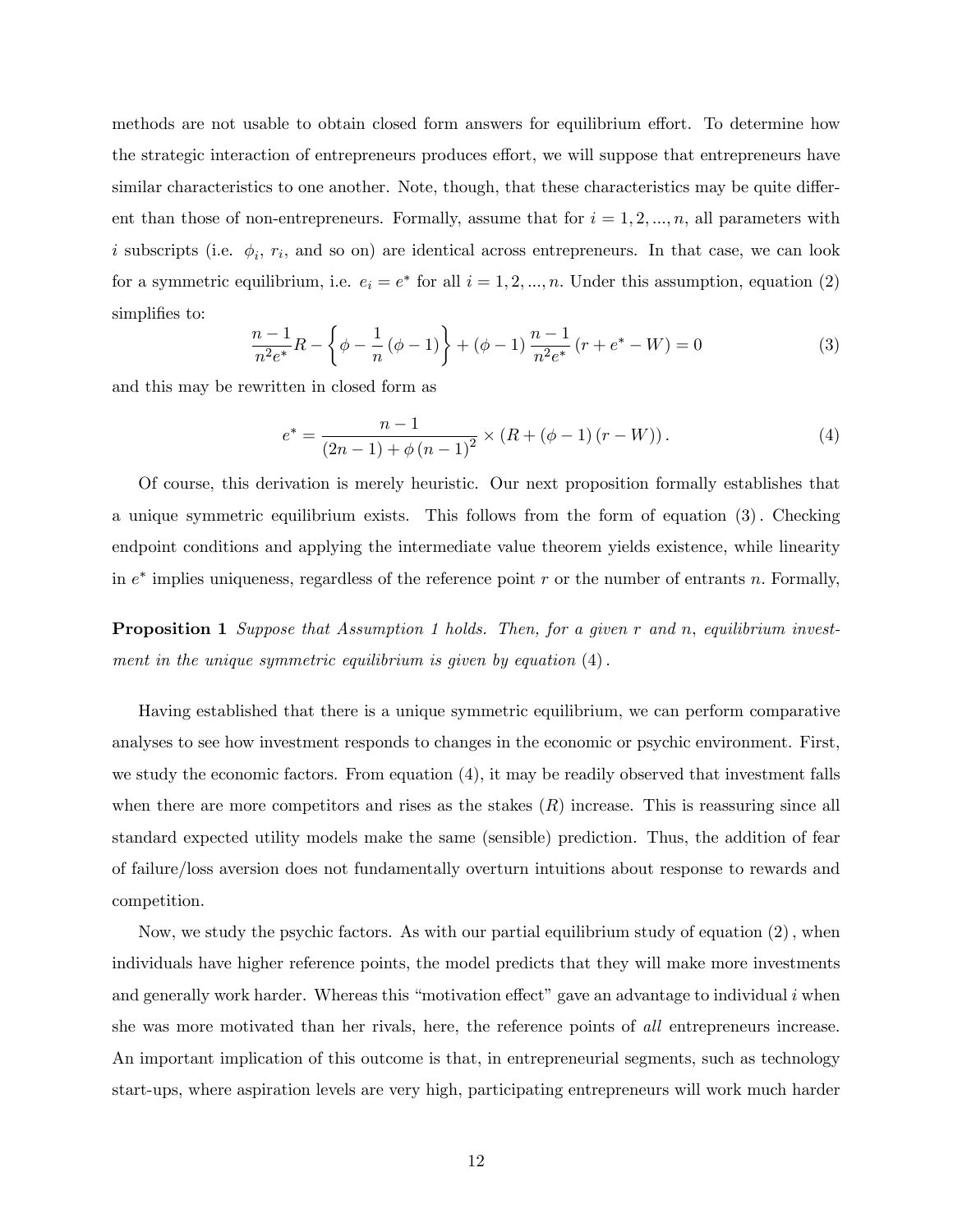and invest much more than in segments, such as beauty salons, where aspiration levels are likely lower.

In normal conversation, we often associate hard work with greater chances of success. And, indeed, this is correct in a partial equilibrium sense even in our model. That is, fixing the efforts of all competitors save one, the harder working is this last competitor, the greater her chances to succeed. But, in comparing equilibria across settings, this is no longer true. In our setting, all entrepreneurs respond to higher aspiration levels by working harder, yet the net effect of all this additional effort is to leave entrepreneurs in precisely the same place (in terms of chances of winning), as the comparison group with lower aspirations. Put differently, if aspirations are a choice variable, i.e. entrepreneurs can "psych" themselves up by forming higher aspirations, then this will inevitably lead to a prisoner's dilemma for entrepreneurs. Each entrepreneur would wish to psych herself up with great expectations to commit her future selves to work hard, but the net result collectively is a disaster since, in the end, the benefits of each entrepreneur's increased effort is entirely cancelled out by other entrepreneurs, and failure is now more cataclysmic, given the resources poured into the venture.

One should, however, be a bit cautious in drawing this conclusion. The model assumes that the value of the entrepreneurial market is fixed and investments merely divide the market's (expected) value among the entrepreneurs. In many settings, entrepreneurial investment has two functions, both to capture surplus and to *create* surplus. Introducing this second motive into the model would mitigate, or possibly reverse, our finding that, in equilibrium, higher aspirations produce lower net surplus for all participants.

Fear of failure is more nuanced in its effects. In terms of the value of increasing the chance of winning, it acts in the same fashion as the reference point, increasing effort. This may be seen by examining the role of  $\phi$  in the parenthetical expression to the right of the " $\times$ " sign of equation (4). At the same time, the larger is  $\phi$ , the smaller is the "rebate" of costs incurred to achieve this higher probability, which is reflected in the denominator term of equation  $(4)$ . Which factor dominates depends critically on the reference point, as the following corollary shows.

**Corollary 1** Fix the number of competitors,  $n \geq 2$ , the reference point, r, and suppose that Assumption 1 holds. Then increased fear of failure ( $\phi$  higher) raises equilibrium investment iff the reference point is sufficiently high, i.e.  $r > W + R\left(\frac{n-1}{n}\right)^2$ .

Proving the corollary merely required routine differentiation of equation (4) with respect to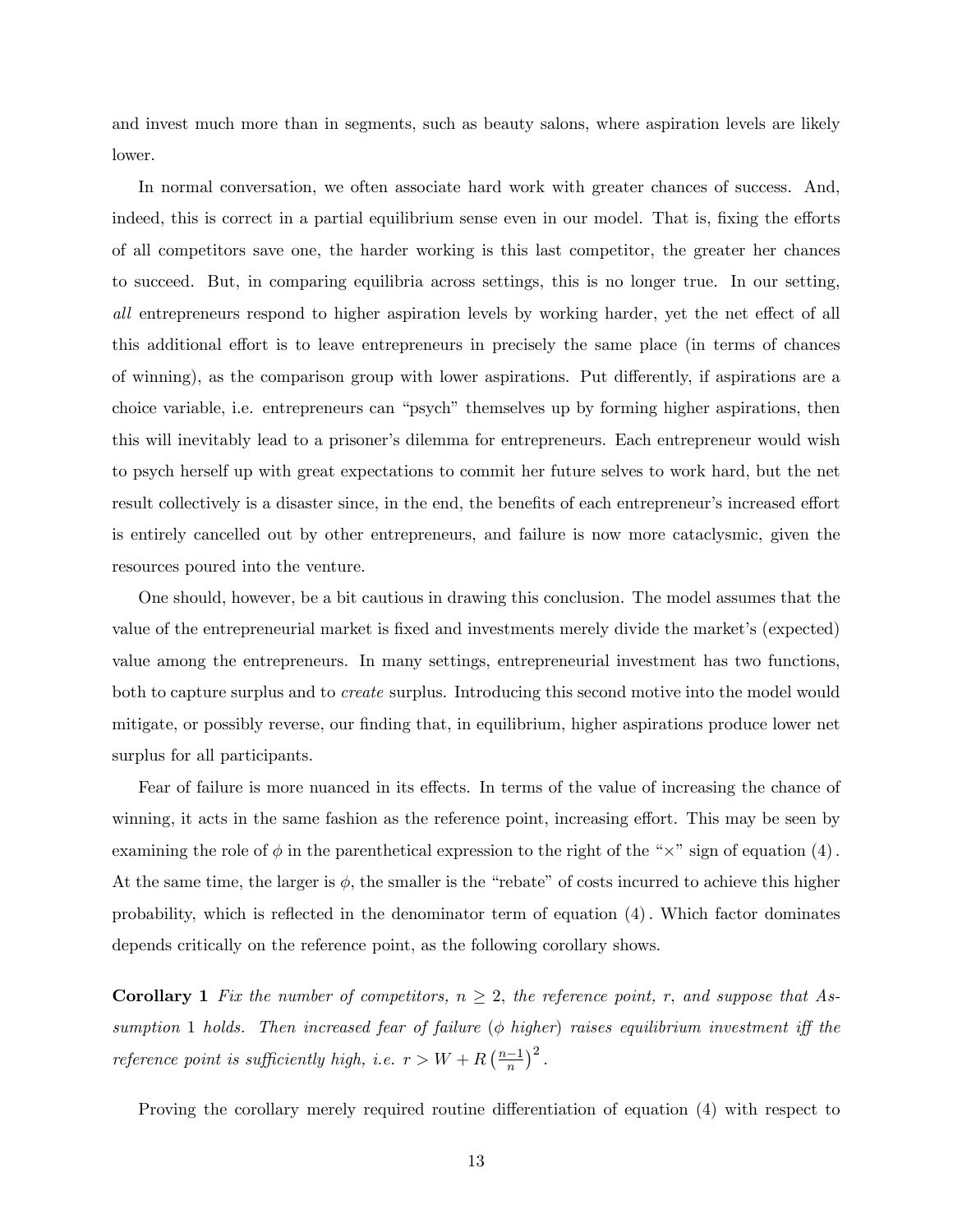$\phi$  and then finding conditions where the derivative is positive. Notice that, by Assumption 1,  $r < W + R$ ; thus, for large values of n, the condition given in the corollary will almost certainly not hold and fear of failure will be de-motivating. By contrast, when  $n$  is small, one can easily show that that the condition required in Corollary 1 is easily satisfied without violating Assumption 1. Thus, fear of failure can be highly motivating in settings with few competitors and sufficiently ambitious entrepreneurs, yet this same degree of fear can paralyze effort in more competitive settings, even when the level of ambition is unchanged.

#### Comparisons to Risk Neutrality

Corollary 1 also permits a ready comparison of efforts under loss aversion and those under risk neutrality since the risk-neutral case falls out when  $\phi = 1$ . Thus, we know that, if the reference point is sufficiently high, entrepreneurs governed by fear of failure will outwork a group of riskneutral entrepreneurs. In low reference point situations, however, the reverse is true and risk-neutral entrepreneurs will work harder. Thus, the comparison would seem to come down to a question of what constitutes a reasonable reference point, an issue we shall return to in Section 3.3.

#### Is Fear of Failure Harmful?

There is, by now, a rich set of data concerning the actions, ambitions, and feelings of entrepreneurs. Our results suggest that the impact of fear of failure on outcomes such as level of investment or probability of success depend crucially on context. For instance, when there is a high degree of competition, fear of failure will be negatively associated with outcomes whereas, in situations with limited competition, the same level of fear may yield a positive association. Even for a fixed degree of competition, fear of failure can produce differential outcomes depending on an entrepreneurís ambitions. Fear of failure is motivating (i.e. yields higher outcomes) for a highly ambitious entrepreneur but de-motivating for someone less ambitious. The broader point is that no general statement can be made as to whether fear of failure represents a handicap to be overcome or a positive character trait to be embraced for an entrepreneur trying to succeed.

## 3.2 The Decision to Become an Entrepreneur

Before deciding on how much to invest in their business, an aspiring entrepreneur needs to decide whether to forego employment and enter into entrepreneurship. In this section, we analyze the entry decision of entrepreneurs. We assume that the entrepreneurship market is sufficiently large that we can ignore integer constraints. Entry, then, occurs up to the point where the gain/loss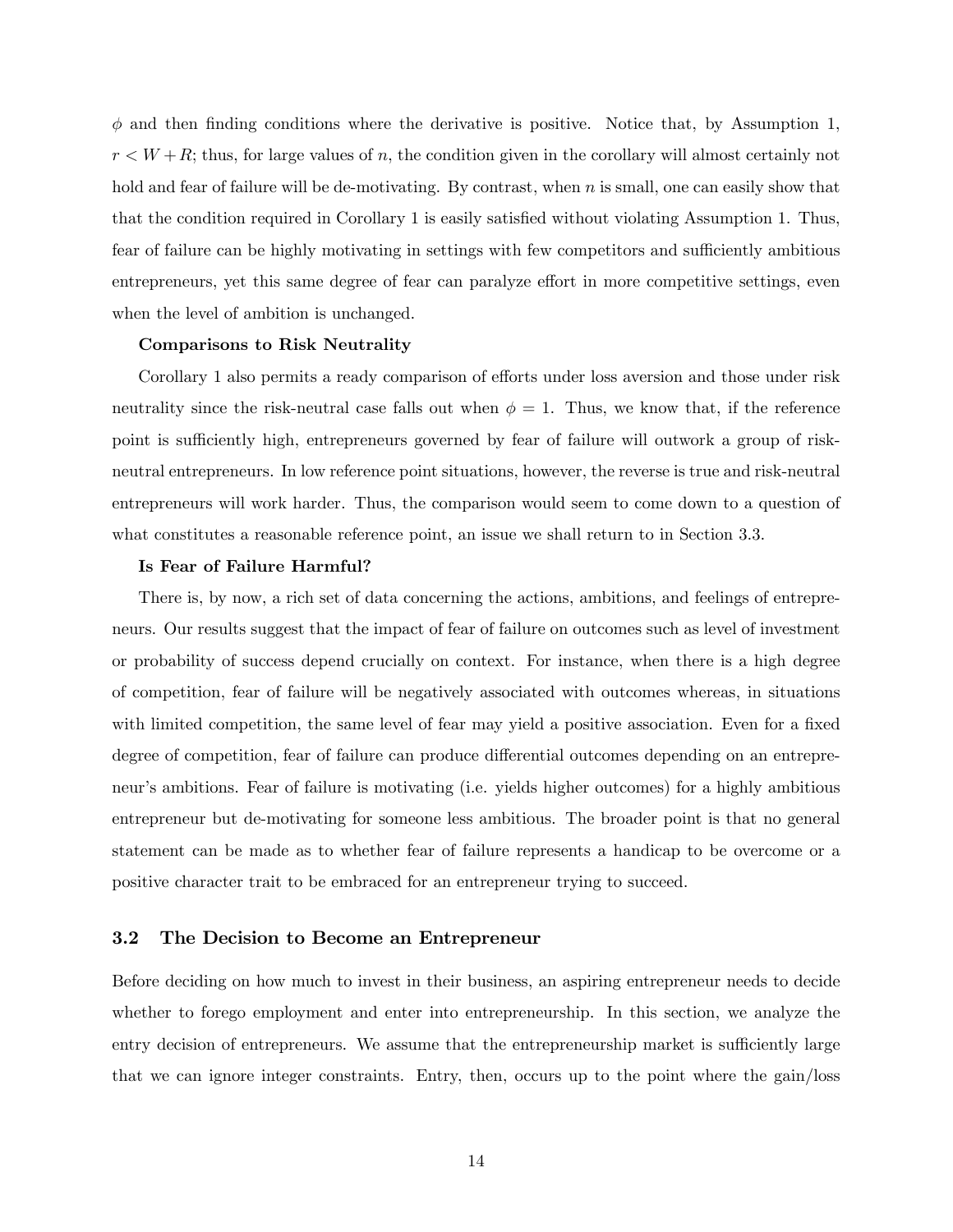utility from entrepreneurship equals the gain/loss utility from employment.<sup>10</sup> From Proposition 1, it is a simple matter to show that, for a given n and r, the equilibrium gain/loss utility from entrepreneurship is

$$
EU(n,r) = \frac{R + (W - r) ((n - 1) \phi + 1)^2}{(2n - 1) + \phi (n - 1)^2}
$$
\n(5)

As one would expect, competition reduces equilibrium utility from entrepreneurship: equation  $(5)$  may easily be seen to be decreasing in n. Of greater interest is how changes in the reference point affect equilibrium utility from entrepreneurship. That is, does a culture of high standards for success increase or decrease entrepreneurial involvement and happiness? On the one hand, a more ambitious reference point leads to more investment by entrepreneurs, but, collectively, produces lower gain/loss utility, as may be seen by inspection of equation  $(5)$ .

The equilibrium number of entrepreneurs is determined by an entry condition equating the expected gain/loss utility from the two career paths. Denote the reference point delineating gains and losses under the outside option by  $\rho$ . Formally, for a given r and  $\rho$ , and treating n as continuous and interior, the equilibrium number of entrepreneurs,  $n^*$ , solves

$$
EU\left(n^*,r\right) = \frac{R + (W - r)\left(\left(n^* - 1\right)\phi + 1\right)^2}{\left(2n^* - 1\right) + \phi\left(n^* - 1\right)^2} = \frac{\theta}{\beta}\left(W + w - \rho\right) = EU_0\tag{6}
$$

where  $EU_0$  denotes the expected gain/loss utility from employment and  $\theta \in {\alpha, \beta}$  represents the relevant gain or loss parameter depending on whether the payoffs from employment lie above or below the reference point. The interesting case is where there is some competition in the entrepreneurship market, i.e.,  $n^* \geq 2$ . This requires a high enough payoff from winning the market. A sufficient condition, strengthening Assumption 1, is

**Assumption 1a.** Suppose that  $(1)$  a payoff equal to the endowment or less is always viewed as a loss, i.e.  $r, \rho > W$ , (2) Employment is not viewed as failure, i.e.  $\rho \le W + w$  and thus  $\theta = \beta$ ; and (3) Entrepreneurship is sufficiently attractive compared to employment so that at least two entrepreneurs enter in equilibrium, i.e.  $R > (\phi + 1)^2 (r - W) + (\phi + 3) (w + W - \rho)$ .

We are now in a position to characterize equilibrium entry:

**Proposition 2** Suppose that Assumption 1a holds, then there is a unique  $n^* \geq 2$  consistent with a symmetric investment equilibrium, where

$$
n^* = \min\left(N, 1 - \frac{1}{\phi} + \frac{1}{\phi} \sqrt{\frac{R\phi + (\rho - w - W)(\phi - 1)}{(r - W)\phi + (w + W - \rho)}}\right)
$$
(7)

<sup>&</sup>lt;sup>10</sup>Accounting for integer constraints requires that we choose the integer floor of the value of n solving for this equality, making the analysis more cumbersome but changing nothing of substance.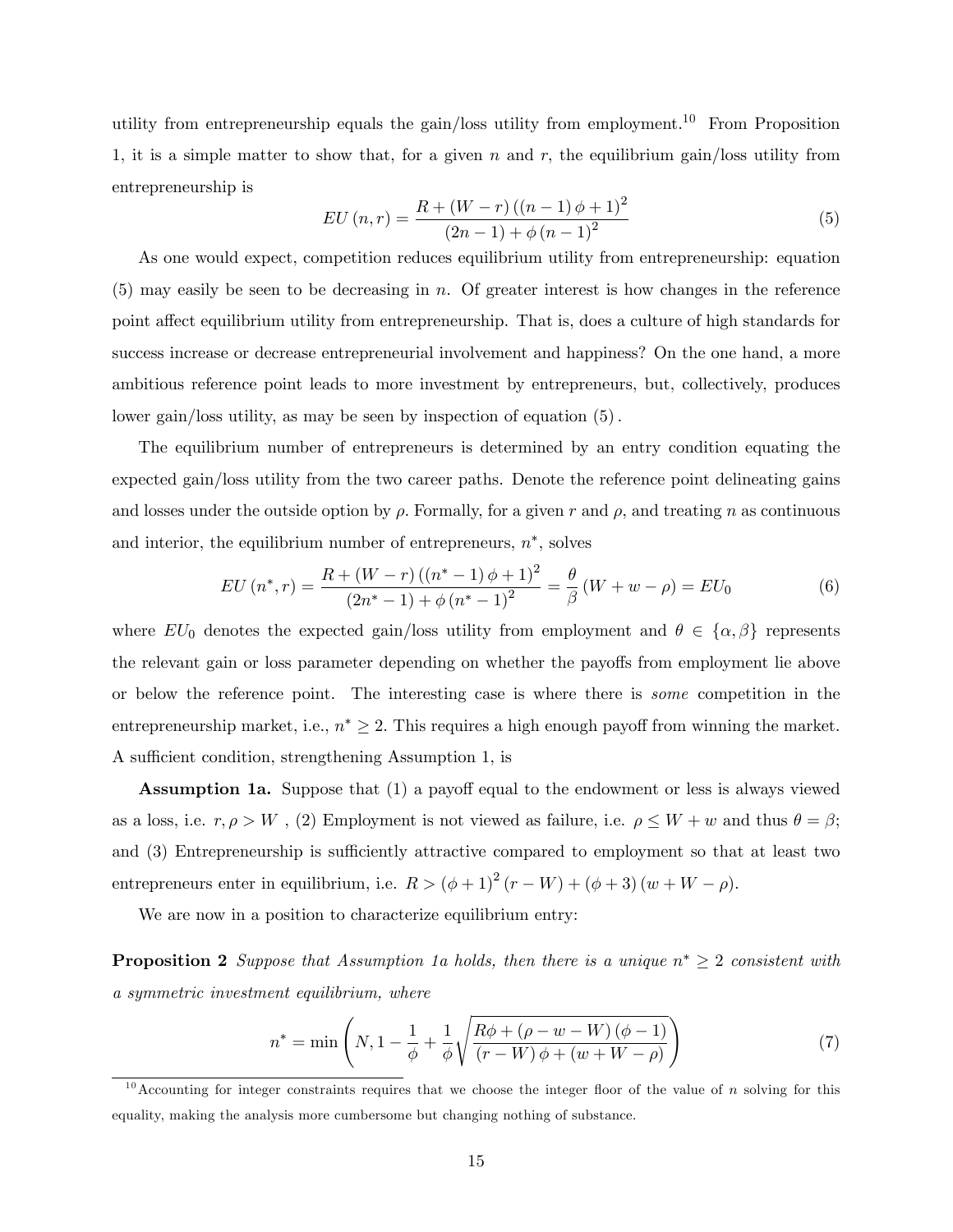With equation  $(7)$  in hand, we are in a position to examine how the various forces affect an individual's propensity to make the leap into entrepreneurship. Reassuringly, increases in the economic gains from entrepreneurship make individuals more likely to become entrepreneurs. Specifically,  $n^*$  may be readily seen to be increasing in the rewards from winning the entrepreneurial market, R; and (perhaps somewhat less readily seen to be) decreasing in the employment wage, w: Such results are, of course, standard when individuals are driven purely by pecuniary payoffs.

Rather more interesting, and unique to our setting, are the effects of various psychological factors on the decision to become an entrepreneur. Ambition, in the form of higher aspiration or reference points for success, dissuades individuals from pursuing entrepreneurship. The underlying motivation driving this outcome is that more ambitious individuals see the entrepreneurship path as potentially very costly. In the event they fail to succeed, failure is now more painful for having set such a high threshold. Moreover, success, even when attained, is less sweet since the outcome exceeds an individual's goal by only a small amount. A strategic effect is also present. Recall that ambition motivated individuals to invest much time and treasure in their ventures. While this motivation is helpful to success once an individual has made the jump into entrepreneurship, it has the opposite effect when individuals weigh their prospective futures under each path. Knowing that all will be risked once the commitment to entrepreneurship has been made, an ambitious individual pulls back from making the jump, wary of the stakes being risked. Formally, differentiating  $n^*$  with respect to r, routine calculations reveal a negative relationship.

By contrast, setting an unrealistically high standard for success in employment increases the chances of becoming an entrepreneur. The connection between ambition and career choice under this scenario is relatively straightforward. Recall that the pecuniary gains from employment in the model are fixed regardless of individual talent or effort. As a consequence, the higher the standard, the greater the disappointment will be experienced. Rather than pursuing such a frustrating path, an individual pursues entrepreneurship where, to some degree, she can control her destiny through effort and investment. Formally, it may be readily shown that  $n^*$  is increasing in  $\rho$ .

We now turn to fear of failure. The direct effect may be readily seen by examining the lefthand side of equation  $(6)$ , which computes expected gain/loss utility for a fixed  $n^*$ . Since the numerator is decreasing in  $\phi$  and the denominator increasing, more fear of failure reduces expected utility. Since equilibrium entry equalizes this expression with an outside option payoff, which is independent of  $\phi$ , it then immediately follows that greater fear of failure reduces the number of equilibrium entrants.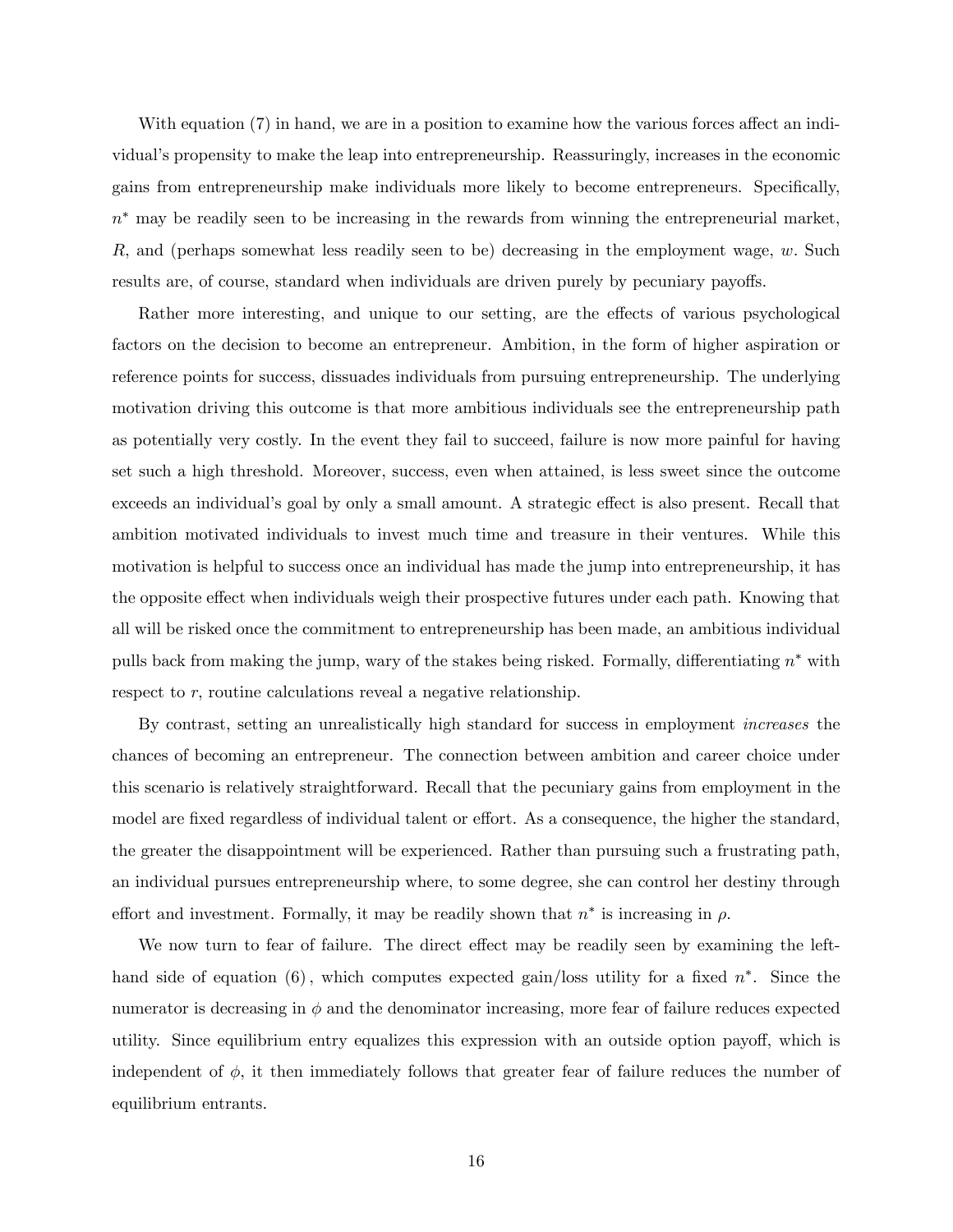## 3.3 What Determines Aspirations?

Up until now, we have treated the measuring stick for determining success and failure merely as a given. Yet clearly, aspirations are not formed in a vacuum. A combination of social and economic factors contribute to affect the standard an individual applies to her own performance in deciding whether it counts as a success or not. One obvious factor influencing an individual's aspirations is her past experiences. For instance, MBAs at top universities are used to experiencing a high level of success in school, at work ,and in leadership activities outside of both spheres. It is often a rude shock to experience "failure," perhaps obtaining a B grade in a core class, after a lifetime of academic success. The same, no doubt, informs the expectations of entrepreneurs. Those that experienced significant financial and leadership success in their previous employment will tend to have similar aspirations in the entrepreneurial sphere whereas those coming from more modest circumstances might count any improvement as a success.

To capture this idea, we imagine that all individuals begin on the employment path, but, at some point, they face the decision of whether to become an entrepreneur. This could be a decision they themselves initiate or a chance water cooler conversation with a colleague looking for a partner in a startup. In deciding whether to make the jump, individuals look back at their past earnings, effort, and responsibilities, as well as projecting forward, to some degree, imagining raises and promotions that might arise in the near-term were they to continue with their current employer. They might also contemplate the prospects from entrepreneurship as well though, having never been an entrepreneur and faced with the uncertainties of a new project, these expectations are likely to be rather more fuzzy.

Thus, we suppose that individuals anchor on the known and the foreseeable in making their determination of whether to switch or remain in employment. Specifically, they use the sam yardstick, recent employment earnings, to measure success and failure, regardless of which path they choose. For those that make the jump to entrepreneurship, this amounts to measuring success by ìthe road not takenîin the words of Robert Frost. Formally, the reference point along both paths becomes

$$
r^* = \rho^* = W + w
$$

With this embodiment of  $r^*$  and  $\rho^*$ , it is straightforward to determine equilibrium investment,  $e^{**}$ , and number of entrants  $n^{**}$ . Substituting the relevant reference points into equation (7) yields a unique solution to the equilibrium number of entrepreneurs (ignoring integer constraints),  $n^{**}$ . The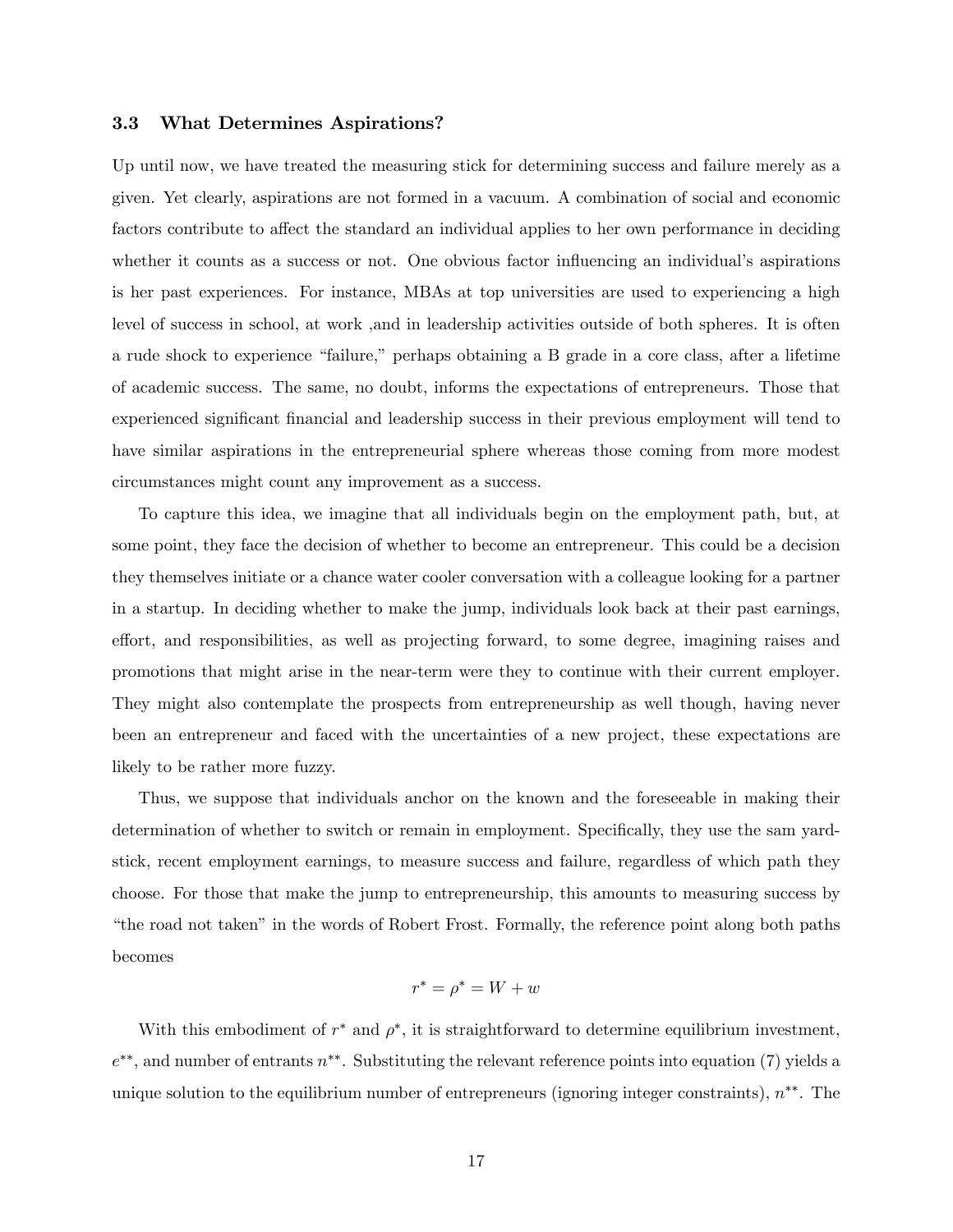two star notation indicates an equilibrium value with an endogenous reference point. Substituting the value of  $n^{**}$  into equation (4) then yields the equilibrium investment per entrepreneur. Formally, we have shown that:

**Proposition 3** Suppose that Assumption 1a holds and that the reference points,  $r^*$  and  $\rho^*$  are determined by employment earnings. Then there is a unique symmetric equilibrium of the model where

$$
n^{**} = 1 + \frac{1}{\phi} \left( \sqrt{\frac{R}{w}} - 1 \right) \tag{8}
$$

individuals become entrepreneurs and choose investment

$$
e^{**} = \sqrt{wR} - w \tag{9}
$$

Proposition 3 offers a prediction of entrepreneurship choices based on the workplace earnings foregone. The behavior of entry and investment choices is intuitive and sensible. Individuals in high wage positions are loath to give these up to become an entrepreneur. On the other hand, ideas with fabulous upside, expressed as a higher value of  $R$ , are enticing. The better the prospects from winning the market, the more likely it is that an individual will make the jump. Once in the entrepreneurship arena, economic forces continue to matter both directly, through  $R$ , and indirectly, through w: As the value of the entrepreneurial market increases so too do investments. This is not as obvious as it might seem, at first blush, since there are two competing forces. The direct effect is that, since the market is now worth more, making extra efforts to win now have higher payoffs. But, as we discussed above, with increased value comes increased entry, which dilutes the value of each dollar invested. All else equal, more competition produces less investment in equilibrium. In equilibrium, however, the direct effect always dominates the competitive effect. By contrast, the effects of increased employment wages are easily seen and require no such trade-off. Higher wages (prevailing at the time), create a higher aspiration for success, which in turn promotes effort. Also, higher wages act as a barrier to entry, depressing the amount of competition. Since success is now more attainable, the rewards for each additional hour spent or dollar sent are now higher. Both effects push up investment.

But what about our main concern, fear of failure? Unsurprisingly, fear of failure is a powerful deterrent to entry. Intuitively, greater fear of failure pushes individuals toward the safer employment path and so the equilibrium number of entrepreneurs falls. Once individuals make the leap into entrepreneurship, we emphasized that, depending on aspirations, fear of failure could be motivating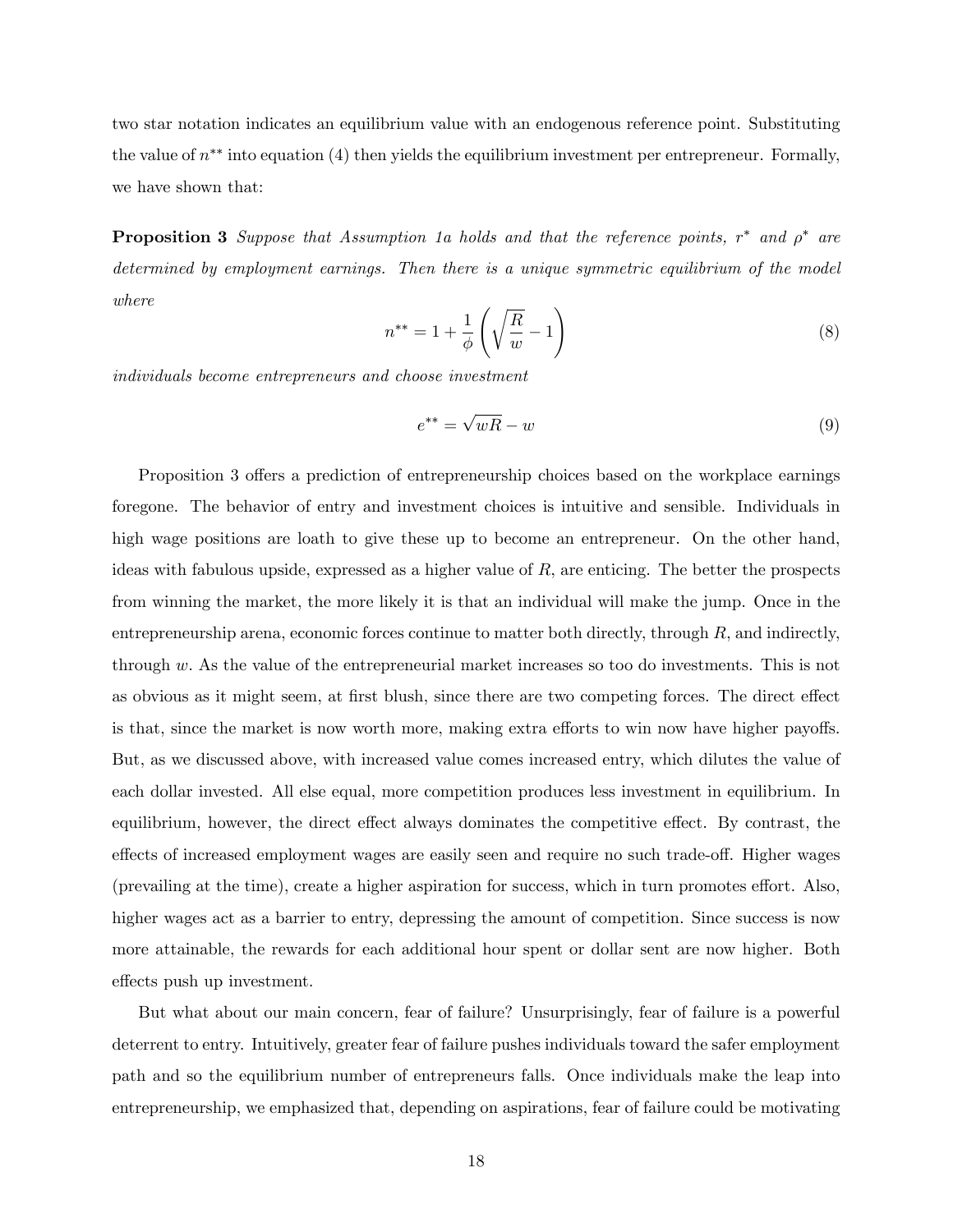or de-motivating. When success is measured by the yardstick of the employment wage, remarkably, fear of failure has no direct effect on investments. As we saw, depending on aspirations, fear of failure could be motivating or de-motivating. When aspirations are retrospective, and based on wage, we end up in the knife edge case where aspirations are entirely neutral. On the one hand, the culling effect of fear of failure on the number of rivals encourages those making the leap to invest more. But there is a countervailing direct effect—fixing the number of competitors, higher fear of failure always reduces investment when we endogenize the reference point in this fashion. Essentially, aspirations borne of foregone opportunities are never sufficiently ambitious for fear of failure to be motivating. Strikingly, the two effects exactly offset one another. Thus, one implication of this explanation of the origin of aspirations is that, the greater the fear of failure, the smaller the total investment made by entrepreneurs. The following result formalizes these observations. We eschew a formal proof since signing the associated derivatives of equations (8) and (9) is routine and straightforward.

**Proposition 4** Suppose that Assumption 1a holds and that the aspiration levels,  $r^*$  and  $\rho^*$  are determined by employment earnings.

The higher the value to the entrepreneurial market, the more entrepreneurs and the greater the investment per entrepreneur undertaken.

The higher the employment wage, the fewer the number of entrepreneurs and the greater the investment per entrepreneur undertaken.

More fear of failure produces fewer entrepreneurs but no less investment. Nonetheless, total investment in entrepreneurship activities always falls as fear of failure becomes more severe.

So what does this view of the origins of aspirations tell us about entrepreneurship? First, notice that this view of reference points is either retrospective or centered on the very immediate future. Individuals judge success by projecting their recent past and near future and looking to exceed these expectations. The model highlights that such a yardstick is, inherently, conservative. Against such a yardstick, fear of failure can never be motivating, either in entry or in investment. As best, it can be neutral (with investment) and at worst, depressing (as with entry). Under this view, the widespread advice to conquer one's fears and banish negative thoughts is, indeed, on the mark. But while such short-run yardsticks of success and failure might dominate the thoughts of many if not most entrepreneurs, a key distinction with the most successful entrepreneurs seems to be a yardstick based much more on the long-run. Admittedly, such a view is merely an impression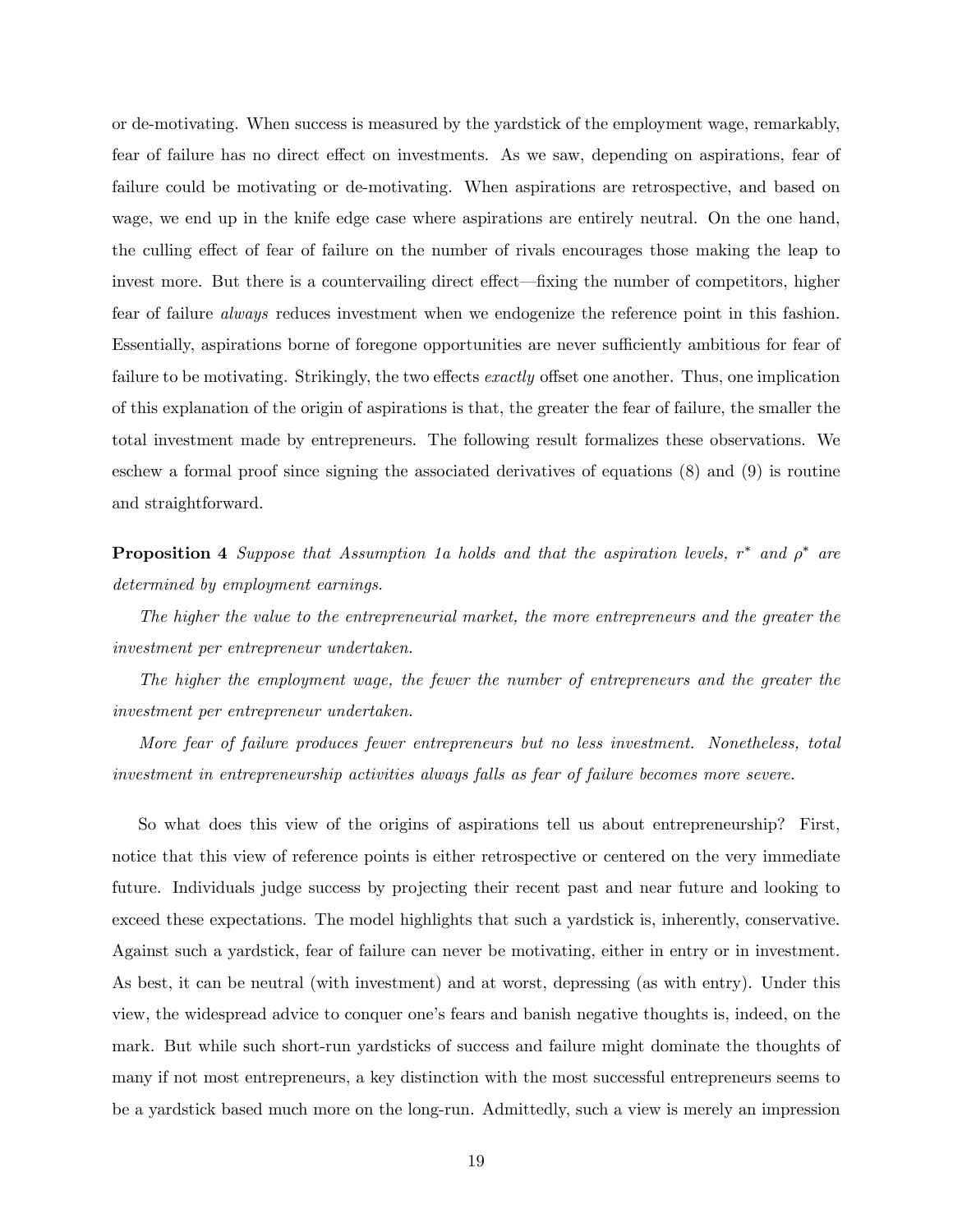based on interview and other non-empirical data; nonetheless, it is striking how the entrepreneurs one thinks of as singularly successful—Bill Gates, Steve Jobs, Sam Walton—measured success not in terms of beating the part of the near future, but rather in terms of more distant and, at the time, hopelessly optimistic goals. Ironically, such dreamy goals, when paired with fear of failure, do not produce paralysis or failure, but rather singular efforts toward success.

The 2008-2009 recession produced vast number of such "entrepreneurs of necessity," who enterered entrepreneurship for lack of credible employment options. Our model suggests that these individuals will have low aspirations and, consequently undertake little investment and minimize their exposure to risk. Remarkably, there is evidence that this behavior carries over throughout an entrepreneur's career, which is entirely consistent with decisions borne of fear of failure and, especially, aspirations built around the context of the entry decision. For instance, Schoar and Zuo (2011) Önd evidence that not only are entrepreneurs who began their ventures during a recesion more conservative in their investment choices than their counterparts entering during a boom, but these differences persist even as economic times change. In short, the values and strategies an entrepreneur hold at the time of entry seem to "imprint" on that person and affect choices throughout her life.

Many governments pursue policies to spur entrepreneurship including subsidized credit, mentoring, and education about entrepreneurship. At the same time, liberal governments often pursue policies such as minimum wage hikes or greater social safety nets that would seem to undercut the incentives for entrepreneurship. Indeed, these policies do have the expected (adverse) effect if one merely counts the number of entrepreneurs entering into the market, but the model suggests that the situation is more nuanced. Proposition 4 highlights a tradeoff between quantity and quality of ventures—higher wages lead to fewer, but higher quality ventures (assuming quality is correlated with investment). Thus, a policy maker primarily concerned with the overall quality (investment) of the entrepreneurial market, would view subsidized credit and increased social safety nets as complementary activities toward attaining this goal.

## 3.4 Empirical Implications of Fear of Failure

In this section, we examine the predictions of the model that might be tested empirically. To the best of our knowledge, none of these implications have been tested for the simple reason that survey data identifying aspirations and the degree of fear of failure do not yet exist. While data exist with one or the other of these factors, as we show below, a key result concerns the interaction of the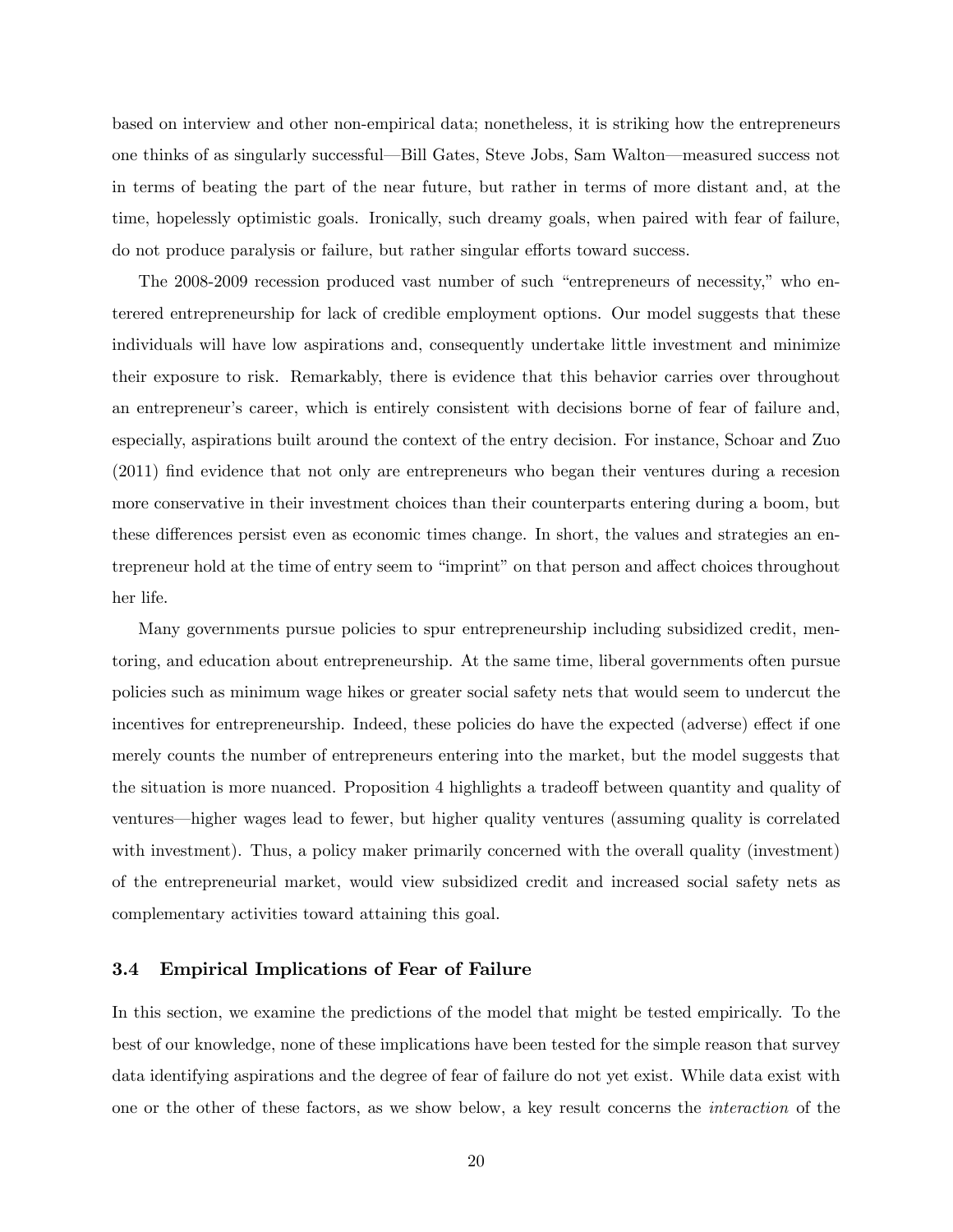two. To recap, our model offers predictions concerning both the propensity to enter as well as the intensity with which an entering entrepreneur will compete along these two dimensions. In terms of entry, the analysis supports the conventional view that fear of failure acts as a deterrent. Less intuively, the analysis also indicates that high aspirations also act as a deterrent to entry. The intuition, as we stated above is that, with high aspirations and any degree of fear of failure, a would-be entrepreneur anticipates that failure, if it comes will be severe owing to how far below aspirations failure lies. Thus, the would-be entrepreneur is repelled by this option more than, say, another individual with the same fear of failure and lower aspirations. We summarize these predictions of the model in hypothesis 1:

Hypothesis 1: In predicting entrepreneurship among a pool of individuals, entrepreneurship is negatively associated with fear of failure and the level of aspirations for the venture to count as a success.

A key feature of our model is to study not just who becomes an entrepreneur but what entrepreneurs do after entering. While higher aspirations deter entrepreneurs from entering, post entry, higher aspirations produce larger investments and hence, all else equal, a greater chance at success. The effects of fear of failure on post-entry choices is more nuanced. When paired with low aspirations, fear of failure is paralyzing and so produces low levels of investment and hence worse chances at success. By contrast, the combination of fear of failure and high aspirations strongly motivates individuals to work hard. While this motivation is entirely negative—working hard to avoid failure—it still contributes to success. Thus, conditional on being a successful entrepreneur, the analysis predicts both high aspirations and considerable fear of failure. Certainly, this seems a reasonable characterization of Jill Blashack Strahan, referred to in the Introduction. This leads to Hypothesis 2.

Hypothesis 2: Among a pool of entrepreneurs, higher aspirations lead to higher investment and more success. Conditional on low aspirations, higher fear of failure leads to lower investment and success; however, just the opposite is true conditional on high aspirations.

To perform equilibrium analysis while retaining tractability, we symmetrized the model; however, the predictions of Hypothesis 2 apply with equal force to an asymmetric model under the following conditions: Fix the investment of all other entrepreneurs and differentiate equation  $(2)$ , the Örst-order condition for investment. The sign of this derivative explains the direction of the change. A similar method establishes Hypothesis 1.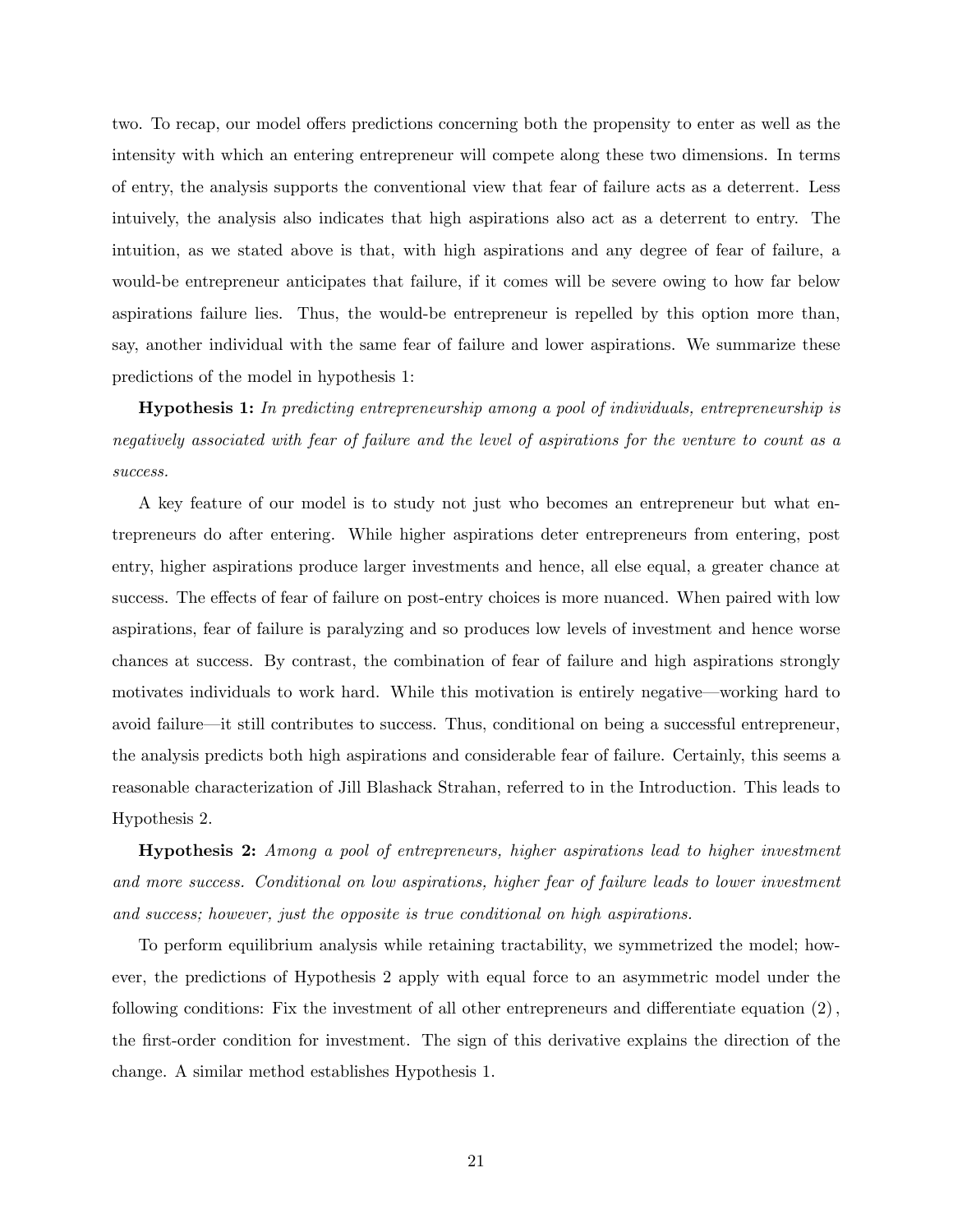# 4 Extensions

The goal of this section is to show that the intuitions derived from our model are not merely artifacts of specific assumptions, but rather represent forces present in any model wherein individuals suffer from fear of failure. We highlight two potential fragilities of the model: the winner-take-all assumption and the determination of firm performance. With regard to the first, we extend the model to allow k winners and show that this changes our intuitions about fear of failure not a whit. Next, we show that the same is true of our specification of firm performance. With regard to the second, we generalize the perfomance process to a parametric class of performance functions that cover the gamut in their mix of luck and investment, ranging from all luck to all investment and all cases in between. We show that this too has no effect on our findings. One technical note: Throughout the analysis, we relied on the fact that first-order conditions characterize optimal choices. It is routine to extend standard results to show that second-order conditions automatically hold with the distributional assumption we selected for the error term. More generally, this need not be the case. In an appendix, we establish the second-order conditions for these extensions.

#### Multiple Prizes

Here, we show that the winner-take-all aspect of the market plays no important role in driving entry and investment behavior of would-be entrepreneurs in the face of fear of failure. Using a framework proposed by Vesperoni (2013), we can extend the model to allow for  $k \geq 1$  winners. The key is amending the success function to accommodate multiple winners while still maintaining tractability. Vesperoni proposes a success function where, when there are 3 entrepreneurs and 2 winners, each of whom earns the same reward, the chance that entrepreneur 1 wins a prize is given by

$$
Pr[1 \text{ wins}] = \frac{e_1e_2 + e_1e_3}{e_1e_2 + e_1e_3 + e_2e_3}
$$

More generally, entrepreneur is probability of winning when there are n entrepreneurs and  $k$ winners is the sum of the product of all permutations consisting of investments of k entrepreneurs that include  $e_i$  divided by the sum of the product of all permutations consisting of investments of  $k$  entrepreneurs. This formula is complicated in general, but simplifies dramatically if we assume that all entrepreneurs  $j \neq i$  choose identical investments e while entrepreneur i chooses investment  $e_i$ , which suffices for symmetric equilibrium analysis. In that case, the chance of success becomes

$$
\Pr[i \text{ wins}] = \frac{e_i {n-1 \choose k-1} e^{k-1}}{e_i {n-1 \choose k-1} e^{k-1} + {n-1 \choose k} e^k}
$$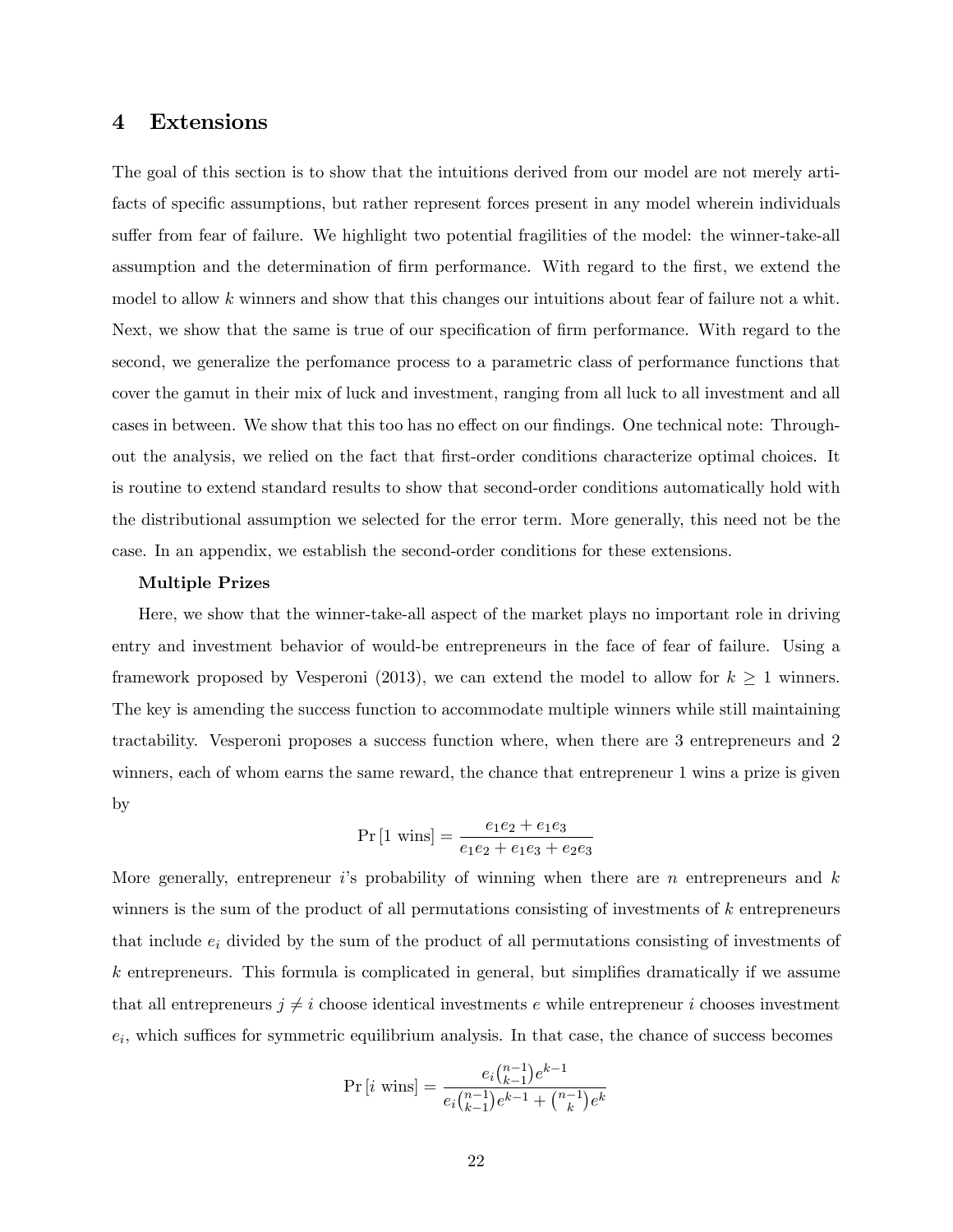The point of such a complicated formulation is to retain the pairwise independence or Luce property of relative success while allowing for multiple prizes.<sup>11</sup> Vesperoni shows that his formulation is the unique solution (up to a class of monotone transformations of  $e$ ) where the Luce property holds. The basic idea of the formulation is this. Fixing the effort levels of all  $n$  contestants, consider a situation where any two contestants,  $i$  and  $j$ , are removed from the general competition and pitted directly against one another. Using our earlier formulation, we can readily compute the chance that i wins or, equivalently, that i is ranked higher than j. Vesperoni's axiom requires that this same chance prevails in the  $n$  person competition and thus the relative ranking probability be independent of the number of other competitors. Thus, if  $i$  is 60% likely to defeat  $j$  in a two person competition, then i is also, with  $60\%$  probability, likely to rank higher than j in n player competition. Notice that, when  $k = 1$ , this formulation reduces to the success function used earlier.

Utilizing this structure, we may now easily extend the model to allow for  $k$  winners in the entrepreneurship market. To maintain comparability with our early, winner-take-all structure, we normalize the overall value of winning the market to be  $R$  and hence each individual prize becomes  $R/k$  when there are k winners. Thus, when n entrepreneurs enter the market and compete for k prizes, entrepreneur *i* chooses investment  $e_i$  to maximize:<sup>12</sup>

$$
EU_i = \frac{e_i {n-1 \choose k-1} e^{k-1}}{e_i {n-1 \choose k-1} e^{k-1} + {n-1 \choose k} e^k} \left(W + \frac{R}{k} - r - e_i\right) + \left(1 - \frac{e_i {n-1 \choose k-1} e^{k-1}}{e_i {n-1 \choose k-1} e^{k-1} + {n-1 \choose k} e^k}\right) \phi\left(W - r - e_i\right)
$$
\n(10)

Following steps exactly analogous to the  $k = 1$  analysis and amending Assumption 1a appropriately we obtain

**Assumption 1a'.** Suppose that  $(1)$  a payoff equal to the endowment or less is always viewed as a loss, i.e.  $r, \rho > W$ , (2) Employment is not viewed as failure, i.e.  $\rho \leq W + w$  and thus  $\theta = \beta$ ; and (3) Entrepreneurship is sufficiently attractive compared to employment so that at least two entrepreneurs enter in equilibrium, i.e.  $R > \frac{((2-k)\phi + k)^2}{k}$  $\frac{(k)^{\phi+k})^2}{k}(r-W)+\left(\frac{((2-k)\phi+k)^2}{k\phi}+\frac{(\phi-1)k}{\phi}\right)$  $\Big)$   $(w + W \rho$ ).

**Proposition 5** In a market with n entrepreneurs consisting of k winners each receiving value  $R/k$ ;

 $11$ An analogous complication arises in the consumer choice context if consumers can select multiple options for a given observation rather than only one option.

 $12$  While the formula above is valid only for integer numbers of players, it easily extends to the continuous case by substituting  $\frac{\Gamma[n]}{\Gamma[k]}$  for  $\binom{n-1}{k-1}$  and  $\frac{\Gamma[n]}{\Gamma[k+1]}$  for  $\binom{n-1}{k}$  in equation (10).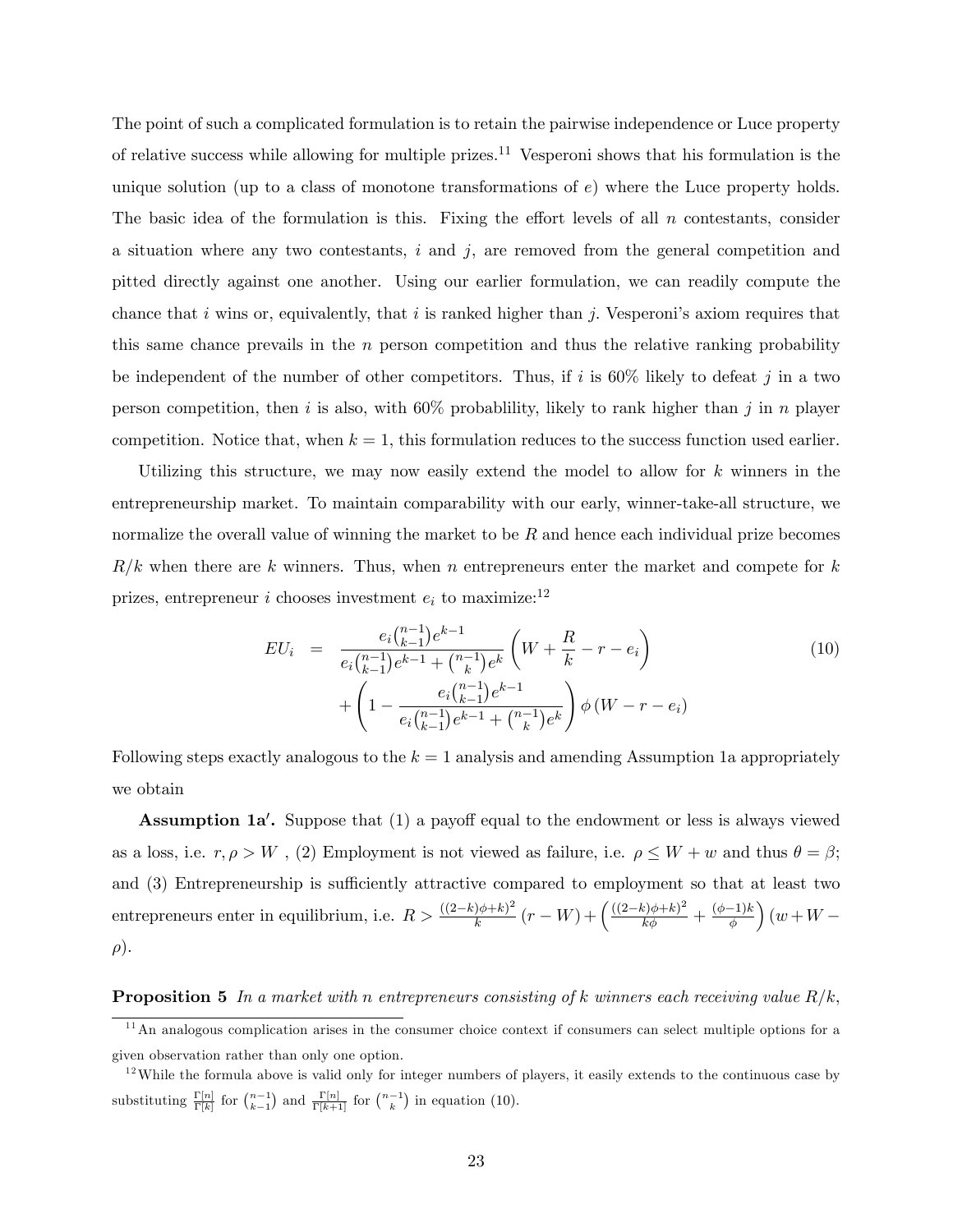the unique equilibrium investment equals

$$
e^* = \frac{(n-k)(R+k(r-W)(\phi-1))}{(k(2n-k)+\phi(n-k)^2))}
$$

Furthermore, given Assumption 1a', if entry is unrestricted,

$$
n^* = \min\left(N, k\left(1 - \frac{1}{\phi}\right) + \frac{1}{\phi}\sqrt{\frac{k\left(R\phi + (\rho - w - W)(\phi - 1)k\right)}{\left((w + W - \rho) + (r - W)\phi\right)}}\right)
$$

entrepreneurs are entering the market.

The formulation of equilibrium effort,  $e^*$ , and the number of entrants,  $n^*$ , in Proposition 5 is extremely familiar, which is hardly surprising since it nests the winner-take-all case as  $k = 1$ . Notice, however, that k enters in a straightforward way in both equations and hence our earlier analysis about the impact of ambitions, fear of failure, and their interaction is entirely unaltered (qualitatively) by this extension of the model.

## Luck, Skill, and Success

Previously we assumed that performance was given by the product of investment and luck, which we modeled as  $y_i = e_i \times \varepsilon_i$ . Since we assumed that  $\varepsilon_i$  was extreme value Weibull distributed, this imposes a specific mix of investment and luck on the chances of success. Suppose instead, we slightly amended the model to the more flexible form:  $y_i = e_i^{\lambda} \times \varepsilon_i$ , where  $\lambda$  is a parameter common to all contestants. As with our multiple prize analysis, this extension of the model also nests our original formulation as a special case where  $\lambda = 1$ . If we perform a change of variable, letting  $\eta = \lambda/(1 + \lambda)$ , then it is readily apparent that the parameter  $\eta$  represents the weight on investment in the chances of success. The complement,  $1 - \eta$ , represents the weight placed on luck. When  $\eta = 0$ , which corresponds to  $\lambda = 0$ , only luck matters, whereas, when  $\eta = 1$ , which corresponds to  $\lambda = \infty$ , only investment matters. The main model places equal weight on investment and skill, since  $\eta = 1/2$  when  $\lambda = 1$ .

It may be readily shown that this specification produces a success function given by:

$$
\Pr\left[i \text{ wins}\right] = \frac{e_i^{\lambda}}{\sum_{j=1}^n e_j^{\lambda}}
$$

or, equivalently, using weighting notation

$$
\Pr\left[i \text{ wins}\right] = \frac{e_i^{\frac{\eta}{1-\eta}}}{\sum_{j=1}^n e_j^{\frac{\eta}{1-\eta}}}
$$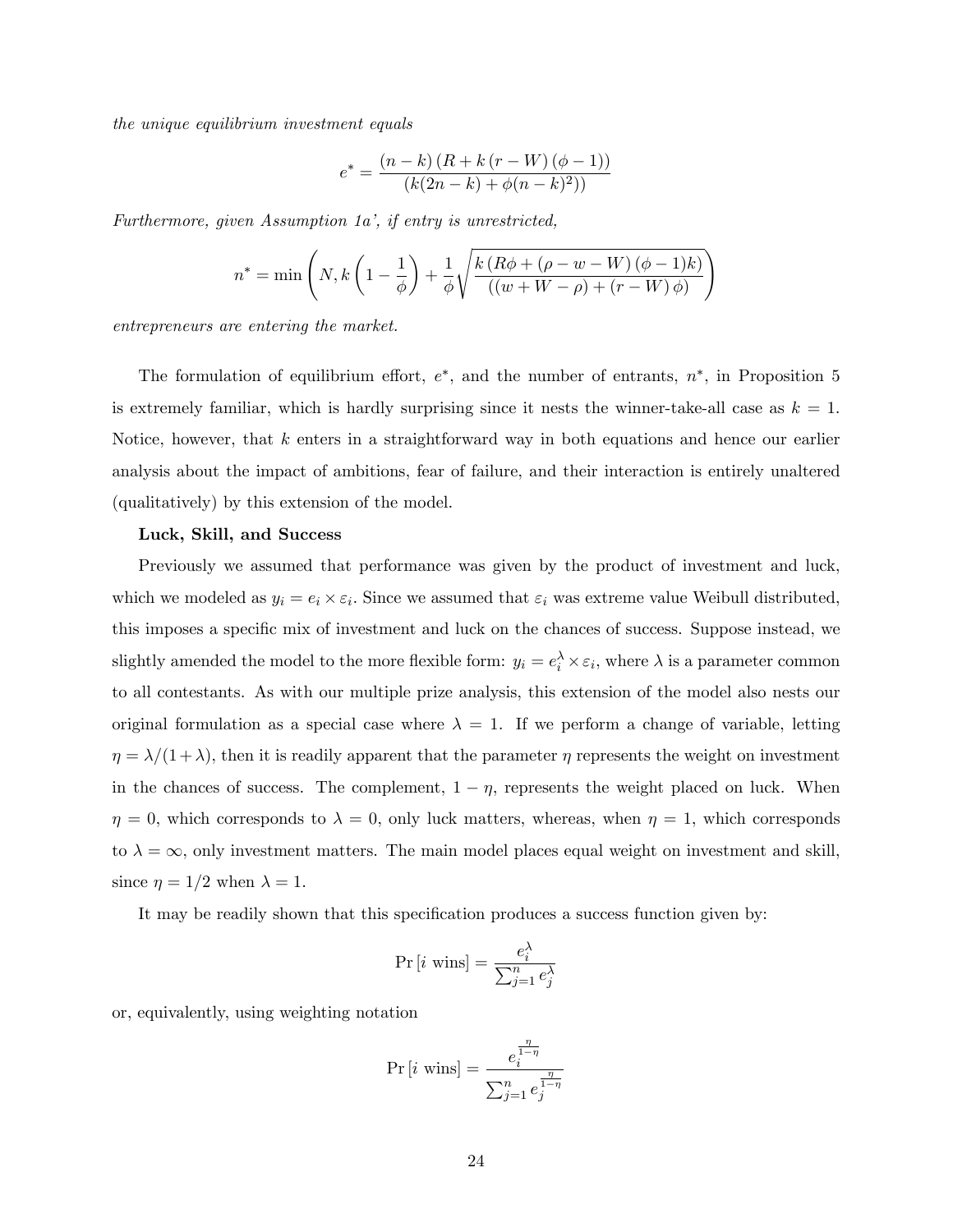We will extend our results, characterizing equilibrium levels of investment and entry with exogenous reference points while varying the weight placed on luck.<sup>13</sup> First, we show that the main effects of fear of failure identified in the main model also hold for its extension. Second, we highlight the intuitive role played by the weight on luck, both on investment and entry.

Symmetrizing preferences and repeating our earlier analysis with this new specification when there are  $n$  entrepreneurs, we obtain the equilibrium investment amount

$$
e^* = \frac{(n-1)\lambda (R + (\phi - 1) (r - W))}{n + (n-1)\lambda + \phi (n - \lambda) (n-1)}
$$

As usual, whether fear of failure is motivating or de-motivating depends on aspirations. In this case, it may be readily shown that  $e^*$  is increasing in fear of failure,  $\phi$ , if and only if

$$
r > W + \frac{(n-1)(n-\lambda)}{n^2}R
$$

The effects of placing greater weight on luck is, intuitively, to reduce effort, which may be readily seen by differentiating  $e^*$  with respect to  $\lambda$  to obtain the expression

$$
\frac{\partial e^*}{\partial \lambda} = \frac{(n-1) (R + (\phi - 1) (r - W)) (n + \phi n (n - 1))}{(n + (n - 1) \lambda + \phi (n - \lambda) (n - 1))^2} > 0
$$

and similarly, using backward induction, we can find the equilibrium number of entrepreneurs as

$$
n^* = \min\left(N, \frac{(\phi - 1)((1 + \lambda) (w + W - \rho) + (r - W) 2\phi) - R(\lambda - 1)\phi}{2\phi(w + W - \rho + (r - W)\phi)} + \frac{\sqrt{((w + W - \rho) (\phi - 1) - R\phi) \varkappa}}{2\phi(w + W - \rho + (r - W)\phi)}\right)
$$

where

$$
\varkappa = -R\phi (\lambda - 1)^{2} + (w - \rho) \left( (\lambda - 1)^{2} \phi - (1 + \lambda)^{2} \right) + W (\phi - 1) - 4r\lambda \phi
$$

Assumption 1a provided conditions for situations where the reference point was not so high that winning the entrepreneurial competition was counted as a loss, and the prize was sufficiently attractive that at least two individuals would become entrepreneurs. The analogous condition for the more flexible success function is:

**Assumption 1a''.** Suppose that  $(1)$  a payoff equal to the endowment or less is always viewed as a loss, i.e.  $r, \rho > W$ , (2) Employment is not viewed as failure, i.e.  $\rho \leq W + w$  and thus  $\theta = \beta$ ;

<sup>&</sup>lt;sup>13</sup>We are, to some degree, limited in studying the full range of weighting schemes by our use of first-order conditions to characterize investment. This approach is valid if and only if equilibrium is in pure strategies, which is known to be the case only if the luck component is not too small in the risk-neutral model. (See Baye, et al. 1990). We require an analogous condition in the fear of failure model.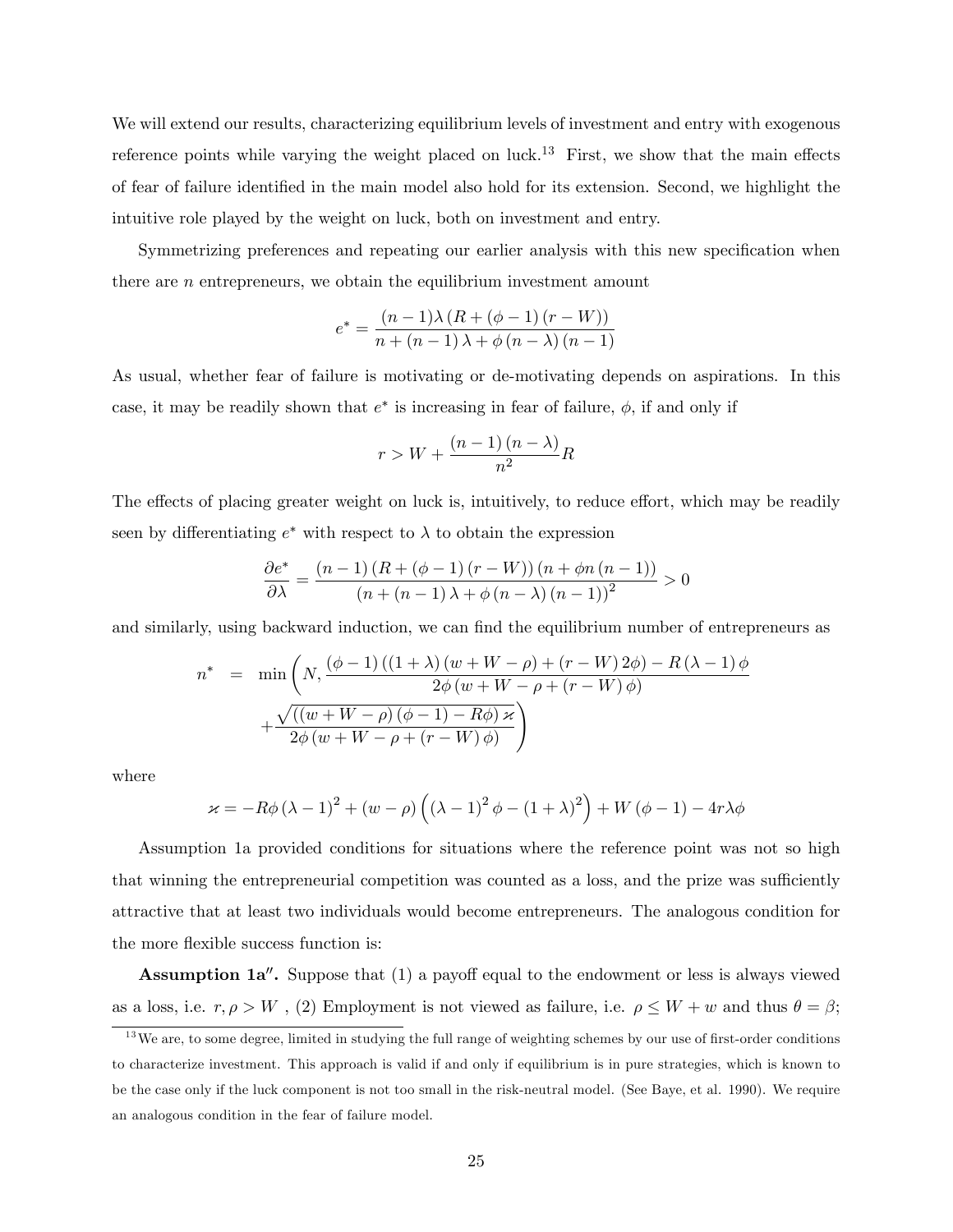and (3) Entrepreneurship is sufficiently attractive compared to employment so that at least two entrepreneurs enter in equilibrium, i.e.  $R > \frac{(W-r)(1+\phi)^2 + (\phi(\lambda-2) - (2+\lambda))(W+w-\rho)}{\phi(\lambda-1)-1}$  $\frac{\varphi(\lambda-2)-(2+\lambda)(w+w-\rho)}{\varphi(\lambda-1)-1}.$ 

The key thing to notice is that implications about the level of ambitions and fear of failure are entirely unchanged by this new formulation; thus, Hypotheses 1 and 2 remain valid regardless of the weight given to luck versus investment (so long as equilibrium is pure strategies).

This version of the model also permits us to explore how weights placed on luck affect entry and subsequent competition among entrepreneurs. One might think that individuals would be more attracted to markets where they are more in control of their fate, i.e. where investment dominates; however this is not the case. To see this, first notice that, since no individual has an advantage in investment generation over her rivals, in equilibium, the chance of winning remains the same,  $1/n$ , regardless of the weight placed on luck. Hence, greater control offers no greater chance of winning. Moreover, as the weight placed on luck increases, the marginal returns to investment fall and hence competition becomes less fierce. Thus, intuition suggests, and formal analysis confirms that the greater the weight placed on luck, the *more* attractive the market, i.e.  $n^*$  is strictly decreasing in  $\lambda$ . We prove this claim formally in the appendix.

## 5 Conclusions

The decision to pursue entrepreneurship—founding an internet startup, pursuing an invention, or opening a restaurant—is momentous, and often life-changing. Fundamentally, this choice is about perceived gains and losses: the payoffs from entrepreneurship may be large relative to the safer employment path, but the sacrifices required and the potential losses experienced are also great. In part, these hazards are inherent to the entrepreneurship environment. But the dice of fate are, in effect, loaded depending on the level of competition. Success is more likely the fewer the number of competitors pursuing the same idea.

The conventional view is that gains and losses represent purely pecuniary outcomes (or money metric equivalents in terms of the sacrifice of time and effort). Yet individuals rarely use such language to describe their situation or their choices. Rather, individuals think of themselves as either succeeding or not, a contextual view based on some internal yardstick for coding results as success or failure. Moreover, many individals cite fear of failure as a hurdle to pursuing entrepreneurship in the Örst place. The practical literature on becoming an entrepreneur often confers advice about how one can overcome such fears, mainly by revising the yardstick itself.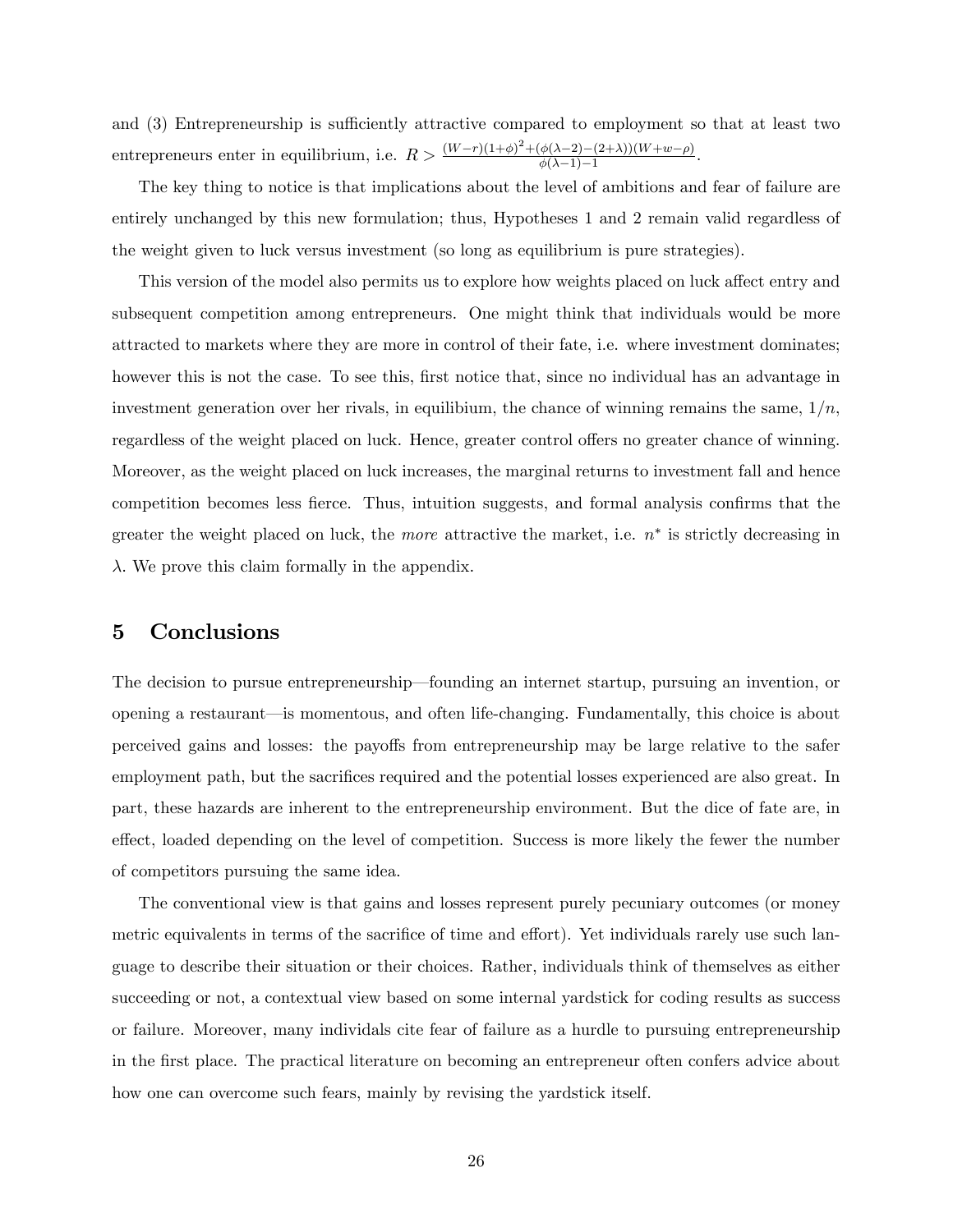In this paper, we take this notion seriously, defining payoffs, which represent a combination of the pecuniary and the psychic, as gains or losses relative to a benchmark for success. Fear of failure, then, can be understood as the degree to which falling short of the benchmark, i.e. failure, is more painful than success, to the same degree, is pleasurable. Expressed in this way, the model becomes isomorphic to one in which individuals experience loss aversion, where the success benchmark represents the reference point.

We then study how changes in the benchmark, i.e. differing aspirations, interact with fear of failure to affect behavior. While many studies focus purely on the decision to become an entrepreneur, we also study the choices made post-entry—how large a sacrifice will entrepreneurs make? How do these sacrifices change with aspirations and fear of failure? In part, we are motivated by the many stories of successful entrepreneurs viewing fear of failure not as something debilitating, but rather as providing additional motivation. Is this mere post-hoc rationalization meant to portray success and sacrifice in a more flattering light, or is there something to the idea of fear of failure as motivation? We find that, whether fear of failure is motivating or de-motivating depends crucially on aspirations. Those with high aspirations derive strength to make additional sacrifices and undertake extremes of effort from fear of failure. By contrast, those with more moderate aspirations find fear of failure profoundly depressing and de-motivating in the model. Importantly, this suggests a new channel for understanding why some entrepreneurs succeed and others do not. Even more importantly, it suggests that simply adding fear of failure as an explanatory variable in an empirical study is unlikely to yield significant results—its interaction with aspirations is essential. While our formal equilibrium characterization relies on competitors being similar, we strove to show which implications are general, and would survive in an asymmetric model.

From the perspective of entry, however, the advice books for entrepreneurs are on the mark. The model suggests that fear of failure reduces the chance of entry, regardless of aspiration level. Moreover, this stems not from naive behavior where individuals fail to anticipate its motivational effect, but from sophisticated behavior where motivational aspects are anticipated. Simply put, from an ex ante perspective, a rational individual, albeit one deriving payoffs relative to a personal benchmark for success, will see the gains in motivation outweighed by the costs associated with possible failure, costs which will be amplified by the enormous sacrifices undertaken in pursuit of success. Thus, by studying entry alone, the model predicts a deceptively negative view of fear of failure. Indeed, viewed solely from that perspective, overcoming such fears seems a useful exercise.

All of this leaves open the question of just where the benchmark for success derives. Clearly,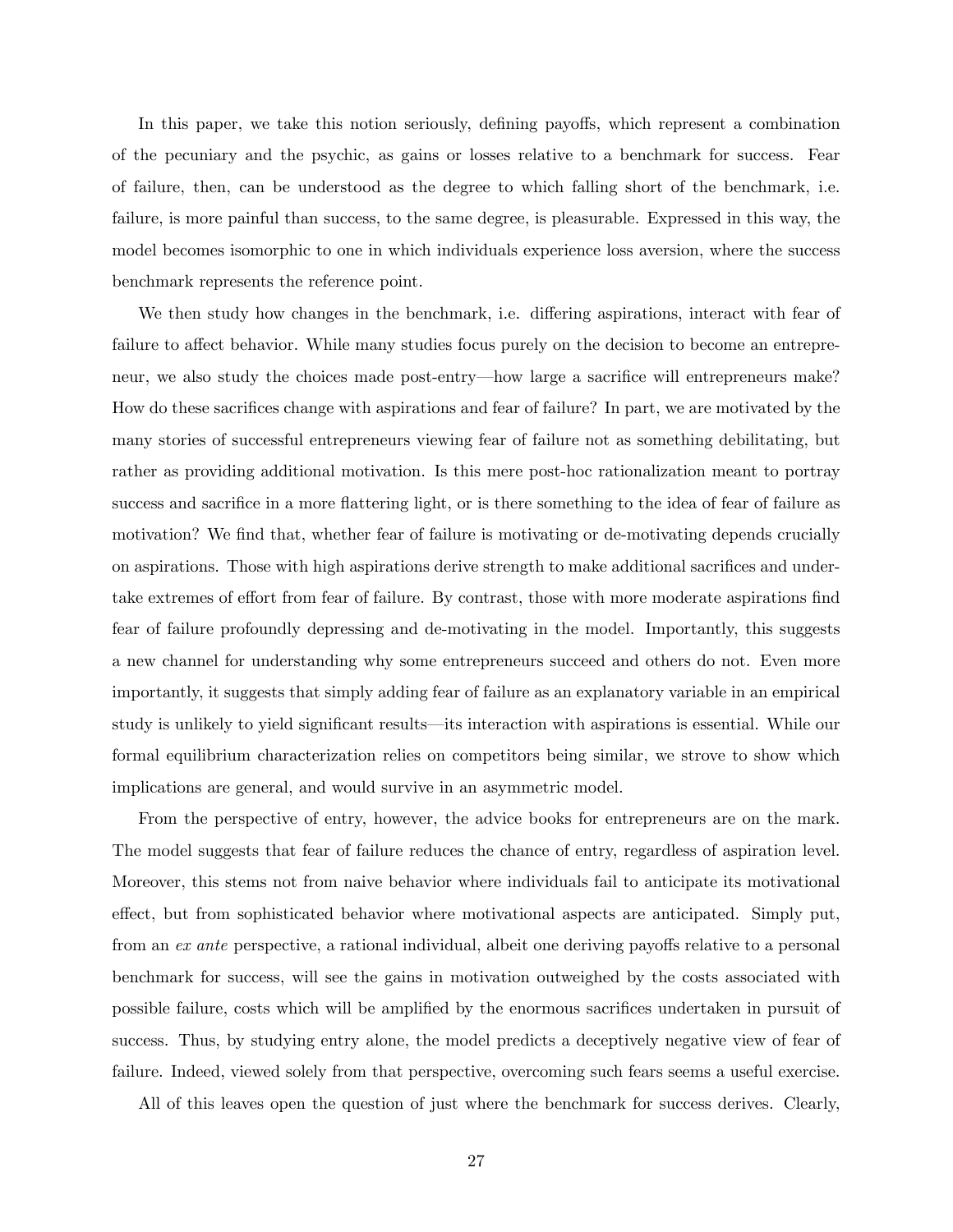aspirations derive, to some degree, from an individual's experiences and opportunities. Thus, an immigrant facing poverty in his home country and a minimum wage job in his adopted country will obviously have a very different idea of success than a young engineer in Palo Alto having recently graduated from Stanford. We try to capture this idea by assuming that aspirations derive from the payoffs from wage work, i.e. the foregone earnings from becoming an entrepreneur. Such aspirations resolve the ambiguity as to whether fear of failure motivates or paralyzes entrepreneurial effort—individuals holding such views about success merely suffer from fear of failure rather than finding it motivational.

This places our earlier, more positive, result about fear of failure in a new context: It is widely held that individuals entering entrepreneurship are overconfident, though what exactly that they are overconfident about remains in dispute. If overconfidence might reasonably produce higher aspirations—overconfident individuals expect to succeed more often and at higher levels. The above result shows that, when overconfidence is missing, fear of failure cannot be motivating. By contrast, individuals suffering from significant overconfidence can, in fact, benefit from fear of failure. We do not pursue the connection between overconfidence and fear of failure formally, but it strikes us as a useful avenue for the future.

# References

- [1] Abdellaoui, M., H. Bleichrodt, and C. Paraschiv (2007) "Loss Aversion under Prospect Theory: A Parameter-Free Measurement," Management Science, 53, pp. 1659-1674.
- [2] Arabsheibani, G., D. de Meza, J. Maloney and B. Pearson (2000) "And a Vision Appeared unto Them of a Great Profit: Evidence of Self-Deception among the Self-Employed," Economics Letters, 67, pp.  $35-41$ .
- [3] Arenius, P. and M. Minniti (2005) "Perceptual Variables and Nascent Entrepreneurship," Small Business Economics, 24 (3), pp 233-247.
- [4] Baye, M.R., D. Kovenock and C.G. de Vries (1990) "The Solution to the Tullock Rent-Seeking Game when R> 2: Mixed-Strategy Equilibria and Mean Dissipation Rates," Public Choice, 81(3-4), pp. 363-380.
- [5] Cooper, A. C., C. Y. Woo and W. C. Dunkelberg (1988) "Entrepreneurs' Perceived Chances for Success," Journal of Business Venturing, 3, pp. 97–108.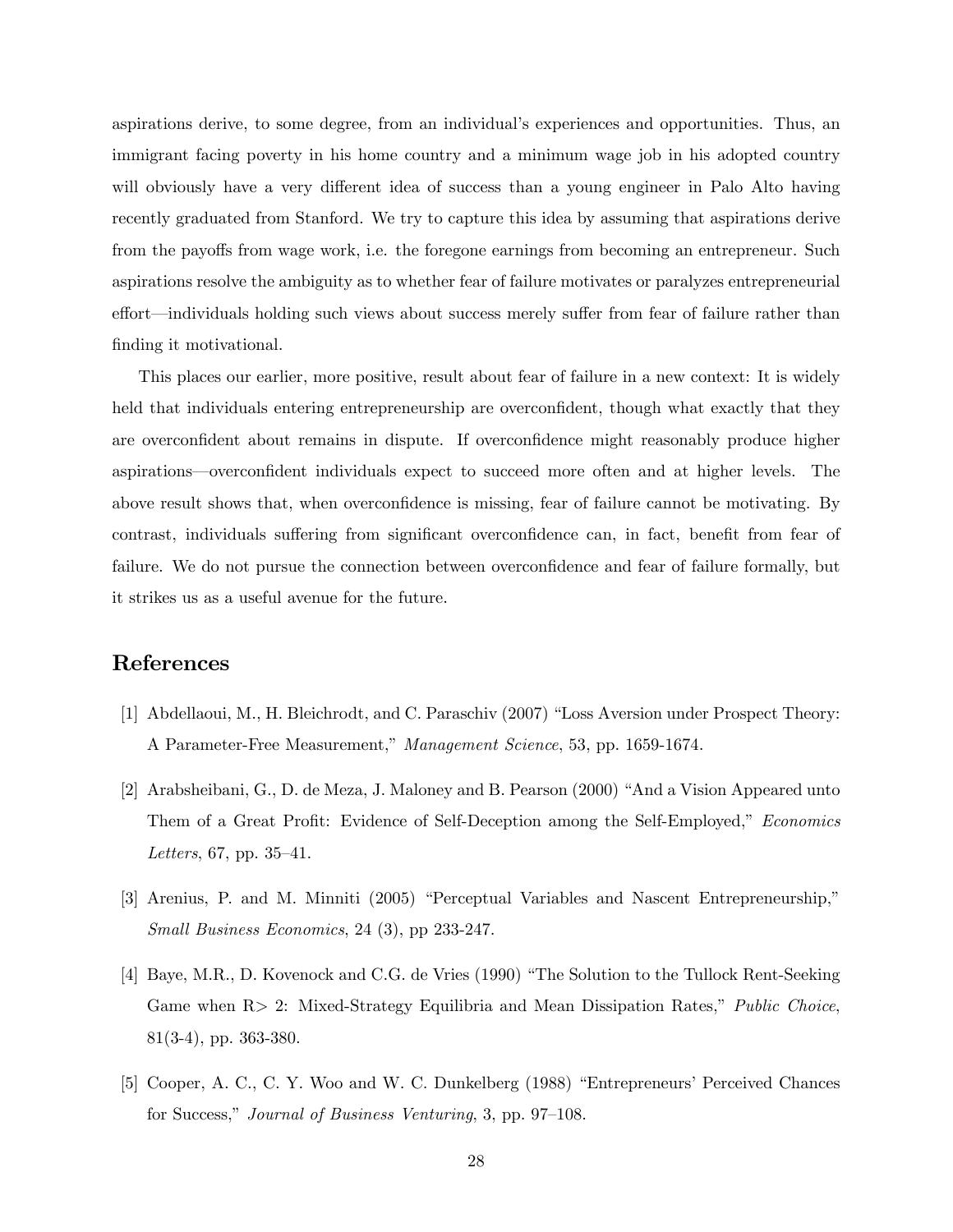- [6] Cornes, R. and R. Hartley (2003) "Loss Aversion and the Tullock Paradox," University of Manchester Discussion Paper, 2003-17.
- [7] Devers, C. E., R.M. Wiseman and R.M. Holmes (2007) "The Effects of Endowment and Loss Aversion in Managerial Stock Option Valuation," Academy of Management Journal, 50, pp. 191-208.
- [8] Ghatak, M., M. Morelli and T. Sjostrom (2007) "Entrepreneurial Talent, Occupational Choice, and Trickle Up Policies," Journal of Economic Theory, Symposium on Development Theory, 137(1), pp. 27-48.
- [9] Gill, D. and V. Prowse (2012) "A Structural Analysis of Disappointment Aversion in a Real Effort Competition," American Economic Review, 102(1), pp. 469-503.
- [10] Gill, D. and R. Stone (2010) "Fairness and Desert in Tournaments," Games and Economic Behavior, 69(2), pp. 346-364.
- [11] Holmes, R. M., R.D. Ireland and T.R. Holcomb (2008) "Entrepreneurial Risk and Loss Aversion in the Evaluation of Venture Formation Opportunities," Frontiers of Entrepreneurship Research, 28(7).
- [12] Kahneman, D. and A. Tversky (1979) "Prospect Theory: An Analysis of Decision under Risk," Econometrica, 47(2), pp. 263-291.
- [13] Kahneman, D. and A. Tversky (1992) "Advances in Prospect Theory: Cumulative Representation of Uncertainty," Journal of Risk and Uncertainty,  $5(4)$ , pp. 297-323.
- [14] Kihlstrom, R. E. and J. J. Laffont (1979) "A General Equilibrium Entrepreneurial Theory of Firm Formation Based on Risk Aversion," Journal of Political Economy, 87, pp. 719-49.
- [15] Koellinger, P. M. Minniti and C. Schade (2007) "I think I can, I think I can': Overconfidence and Entrepreneurial Behavior," Journal of Economic Psychology,  $28$  (4), pp. 502–527.
- $[16]$  Koudstaal, M., R. Sloof and M. van Praag  $(2014)$  "Risk, Uncertainty and Entrepreneurship: Evidence from a Lab-in-the-Field Experiment," IZA Discussion Paper No. 8577.
- [17] Landier A. and D. Thesmar (2009) "Financial Contracting with Optimistic Entrepreneurs: Theory and Evidence," The Review of Financial Studies, 22(1), pp. 117-150.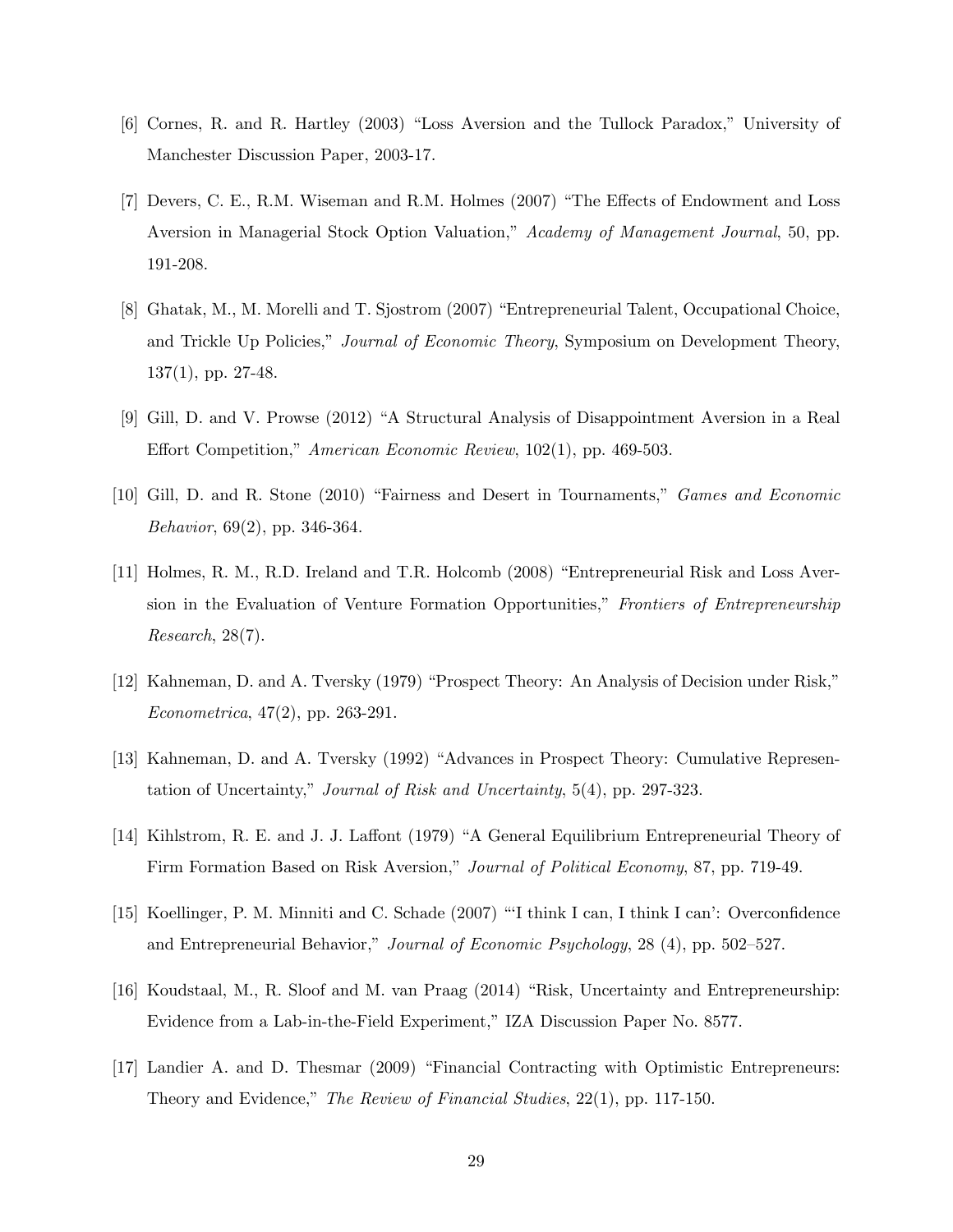- [18] Langer, T. and P. Waller (2003) "Loss Aversion in a Model of Loan Collateralization," SFB504 Discussion Paper 98-33.
- [19] Lee, L., P. K. Wong and M. D. Foo (2005) "Antecedents of Entrepreneurial Propensity: Findings from Singapore, Hong Kong and Taiwan," MPRA Paper No. 2615.
- [20] Lucas, R. (1978) "On the Size Distribution of Business Firms," Bell Journal of Economics, 9, pp. 508-523.
- [21] Luce, R. D. (1959) Individual Choice Behavior, Wiley, New York.
- [22] Manove, M. (2000) "Entrepreneurs, Optimism and the Competitive Edge," Mimeo, Boston University.
- [23] McFadden, D. (1973) "Conditional Logit Analysis of Qualitative Choice Behavior," In: Zarembka P (ed) Frontier in Econometrics. Academic, New York.
- [24] McFadden, D. (1974) "The Measurement of Urban Travel Demand," Journal of Public Economics, 3, pp.  $303-328$ .
- [25] Parker, S. C. (2006) "New Agendas in the Economics of Entrepreneurship: Optimism, Education, Wealth and Entrepreneurship," Chapter prepared for Princeton University Press volume based on AEA 2006 Special Session on Entrepreneurship.
- [26] Vesperoni, A. (2013) "A Success Function for Rank-Contests," working paper.
- [27] Wagner, J. and R. Sternberg (2004) "Start-up Activities, Individual Characteristics, and the Regional Milieu: Lessons for Entrepreneurship Support Policies from German Micro Data," The Annals of Regional Science, 38, pp.  $219-240$ .
- [28] Wright, M., K. Robbie and C. Ennew (1997) "Venture Capitalists and Serial Entrepreneurs," Journal of Business Venturing, 12, pp.  $227-49$ .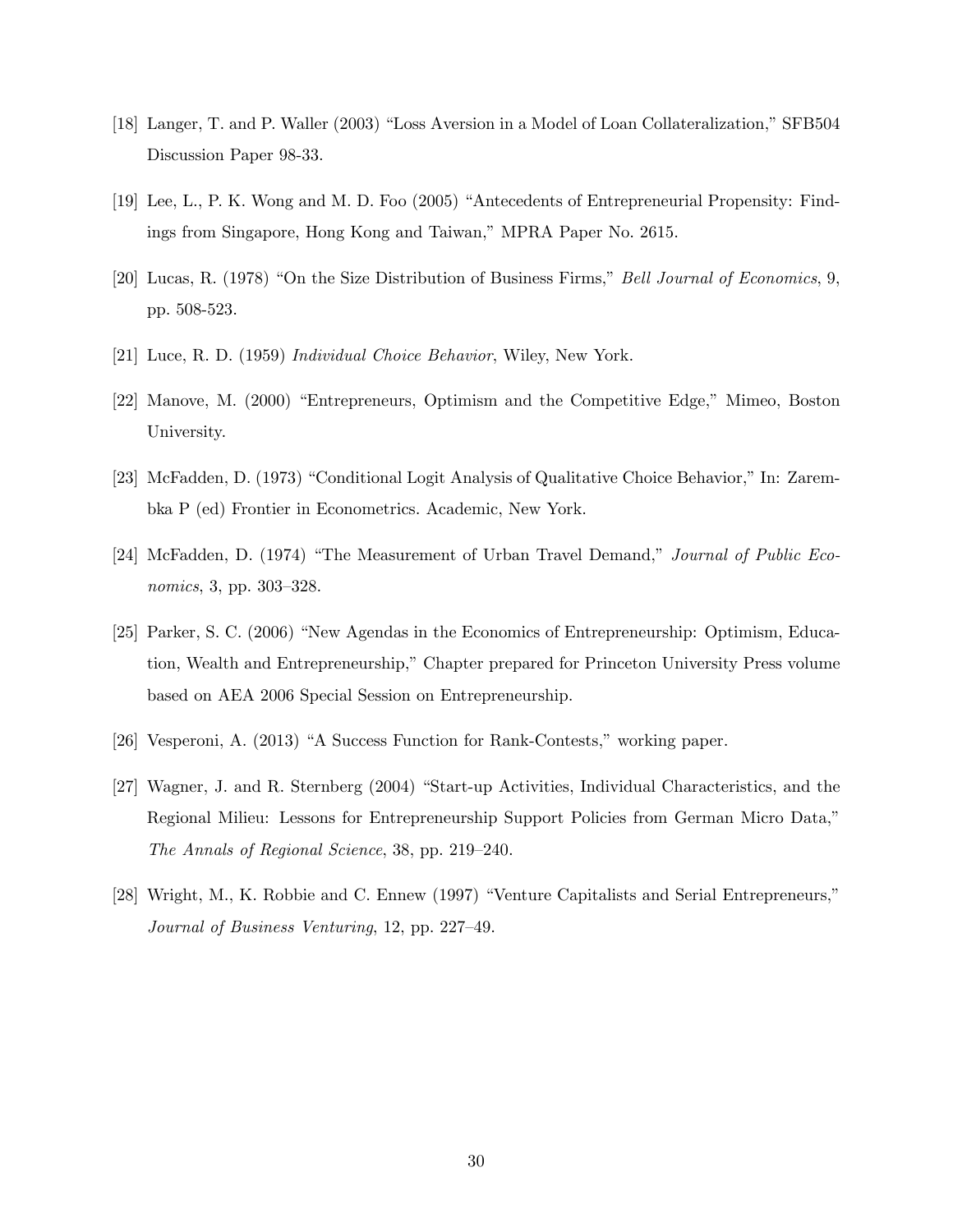# 6 Appendix

This appendix contains proofs of the propositions offered in the text.

Proposition 1 Suppose that Assumption 1 holds. Then, for a given r and n, equilibrium investment in the unique symmetric equilibrium is given by equation  $(4)$ .

**Proof.** Temporarily assume that winning the market is coded as a gain and losing is coded as a loss. (We will verify that this is the case given Assumption 1 later.) Differentiating equation  $(1)$ with respect to  $e_i$  yields the first-order condition:

$$
\frac{\sum_{k\neq i} e_k}{\left(\sum_{j=1}^n e_j\right)^2} \left( (W + R - e_i - r) + \phi\left(e_i + r - W\right)\right) + \frac{e_i}{\sum_{j=1}^n e_j} \left(\phi - 1\right) - \phi = 0
$$

It is routine to verify that equation (1) is strictly concave in  $e_i$ ; hence the first-order condition is both necessary and sufficient.

Solving for a symmetric equilibrium, we have

$$
\frac{(n-1)}{n^2 e} ((W + R - e - r)) - \frac{1}{n} - \left(\frac{n-1}{n}\right)\phi + \frac{(n-1)}{n^2 e}\phi (e + r - W) = 0
$$

and, taking a common denominator, the condition reduces to

$$
(n-1)((W + R - e - r)) - ne - (n - 1)\phi ne + (n - 1)\phi (e + r - W) = 0
$$

which yields equation (4).

Finally, we need to verify that, under the equilibrium investment, winning the market constitutes a gain; that is  $W + R - e > r$  is satisfied. Substituting for the equilibrium value of e, the required inequality becomes:

$$
W + R - (n - 1) \frac{R + (r - W)(\phi - 1)}{(2n - 1) + \phi (n - 1)^2} > r
$$

Cross-multiplying

$$
(W + R - r) ((2n - 1) + \phi (n - 1)^{2}) - (n - 1) (R + (r - W) (\phi - 1)) > 0
$$
  

$$
R (n + \phi (n - 1)^{2}) - (r - W) (n + \phi n (n - 1)) > 0
$$

And this condition is satisfied when:

$$
r - W < \frac{n + \phi\left(n - 1\right)^2}{n + \phi n \left(n - 1\right)} R
$$

which is identical to Assumption 1.  $\blacksquare$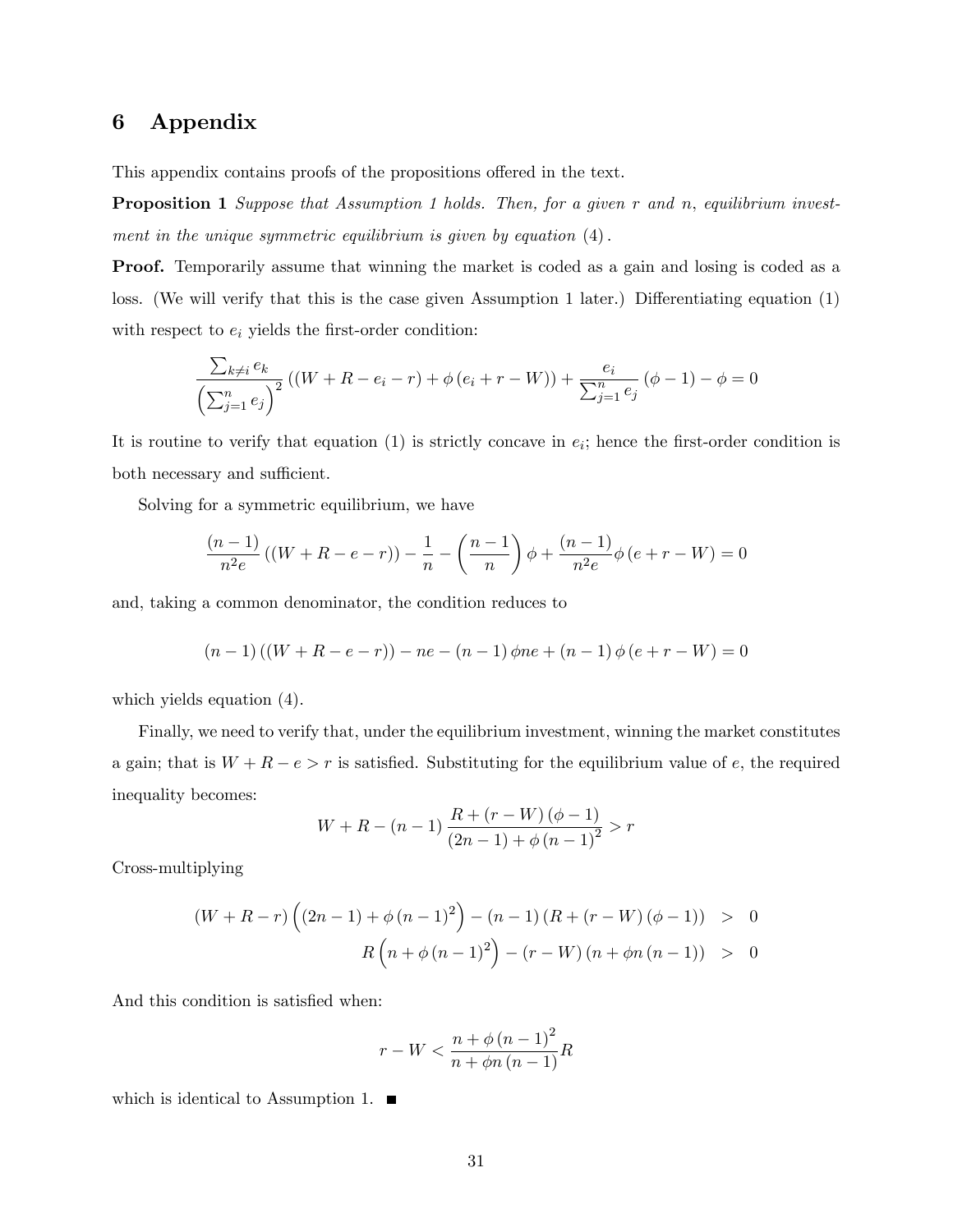**Corollary 1** Fix the number of competitors  $n \geq 2$ , the reference point r, and suppose that Assumption 1 holds. Then increased fear of failure  $(\phi$  higher) raises equilibrium investment iff the reference point is sufficiently high, i.e.  $r > W + R\left(\frac{n-1}{n}\right)^2$ .

**Proof.** We measure the intensity of loss aversion by  $\phi$ ; thus differentiating equation (4) with respect to this measure yields:

$$
\frac{\partial e^*}{\partial \phi} = (n-1) \frac{n^2 (r - W) - R (n - 1)^2}{(2n - 1 + \phi (n - 1)^2)^2}
$$

The sign of this expression turns on

$$
n^{2}(r - W) - R (n - 1)^{2}
$$

and hence  $\frac{\partial e^*}{\partial \phi} > 0$  iff

$$
r > W + R\left(\frac{n-1}{n}\right)^2
$$

We will show that, depending on the location of the reference point, investment may increase or decrease with  $\phi$ . It is straightforward to identify the region where investment decreases. Simply notice that  $W + R\left(\frac{n-1}{n}\right)^2 > W$  and hence, for all  $r \in [W, W + R\left(\frac{n-1}{n}\right)^2]$ , equilibrium investment (weakly) falls with an increase in the intensity of fear of failure. On the other hand, for all  $r \in [W + R(\frac{n-1}{n})^2, W + R^{\frac{n+\phi(n-1)}{n+\phi n(n-1)}}]$  equilibrium investment increases in the intensity of lossaversion. Lastly we need to check whether, given Assumption 1, the latter case can arise. To see that this is possible, notice that  $W + R\left(\frac{n-1}{n}\right)^2 < W + R\frac{n-1}{n}$  since  $n > 1$ . We will now show that the upper bound on r given in Assumption 1 is greater than the RHS of this inequality. That is, we will show that

$$
W + R\frac{n-1}{n} < W + \frac{n + \phi(n-1)^2}{n + \phi n(n-1)}R.
$$

Simplifying, we require only that

$$
\frac{n + \phi(n-1)^2}{n + \phi n(n-1)} > \frac{n-1}{n}
$$

And cross-multiplying yields the condition

$$
n^2 > n\left(n-1\right)
$$

which always holds since  $n > 1$ . Thus, when the reference point is high enough, or

$$
r \in \left(W + R\left(\frac{n-1}{n}\right)^2, W + R\frac{n+\phi(n-1)^2}{n+\phi n(n-1)}\right)
$$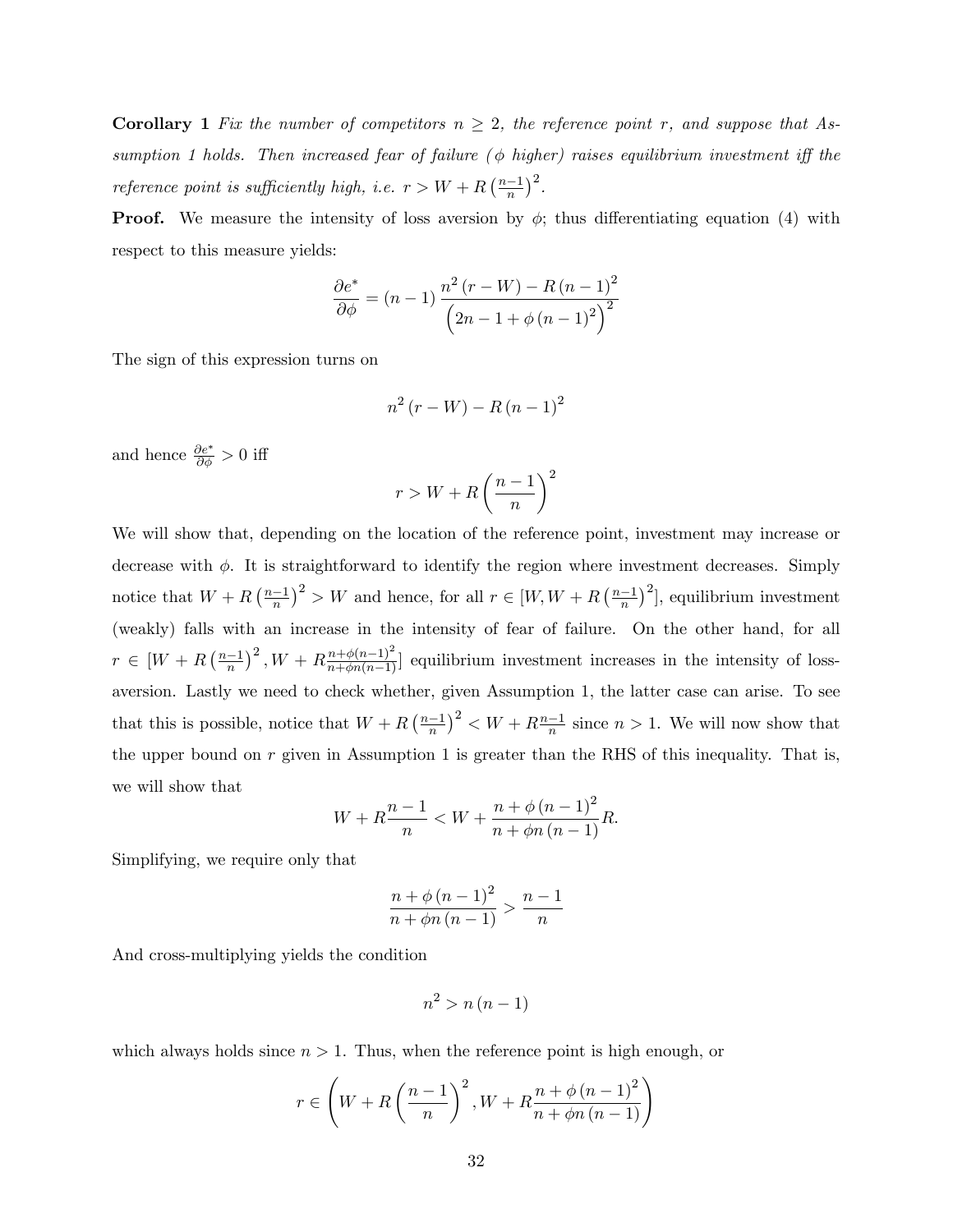then  $\frac{\partial e^*}{\partial \phi} > 0$ .

**Proposition 2** Suppose that Assumption 1a holds, then there is a unique  $n^* \geq 2$  consistent with a symmetric investment equilibrium, where

$$
n^* = \min\left(N, 1 - \frac{1}{\phi} + \frac{1}{\phi} \sqrt{\frac{R\phi + (\rho - w - W)(\phi - 1)}{(r - W)\phi + (w + W - \rho)}}\right)
$$

**Proof.** To establish uniqueness of  $n^*$ , we will show that  $EU(n,r)$  is strictly decreasing in n. To see this, recall that

$$
EU(n,r) = \frac{R + (W - r) ((n - 1) \phi + 1)^2}{(2n - 1) + \phi (n - 1)^2}
$$

and differentiating this expression with respect to  $n$ , we obtain

$$
\frac{\partial EU(n,r)}{\partial n} = -2(\phi(n-1)+1)\frac{R+(r-W)(\phi-1)}{(2n-1+\phi(n-1)^2)^2} < 0
$$

where the inequality follows from the fact that  $n > 2$  and  $r > W$ . Since  $EU(n,r)$  is strictly decreasing in n while  $U_0$  is constant in n, there is a unique number of entrants in equilibrium.

Next, we solve for  $n^*$  in closed form. Clearly, if  $EU(N,r) \ge U_0$ , then  $n^* = N$ . If  $EU(N,r) < U_0$ , then  $n^*$  solves  $EU(n,r) = U_0$ , which yields

$$
n^* = 1 - \frac{1}{\phi} + \frac{1}{\phi} \sqrt{\frac{R\phi + (\rho - w - W)(\phi - 1)}{(r - W)\phi + (w + W - \rho)}}
$$

To see that this expression has the property that  $n^* \geq 2$ , note that if we solve

$$
2 \le 1 - \frac{1}{\phi} + \frac{1}{\phi} \sqrt{\frac{R\phi + (\rho - w - W)(\phi - 1)}{(r - W)\phi + (w + W - \rho)}}
$$

for R, we obtain Assumption 1a; i.e.  $R > (\phi + 1)^2 (r - W) + (\phi + 3) (w + W - \rho)$ . Thus, we may conclude that there is a unique  $n^* \geq 2$  consistent with a symmetric equilibrium where

$$
n^* = \min\left(N, 1 - \frac{1}{\phi} + \frac{1}{\phi} \sqrt{\frac{R\phi + (\rho - w - W)(\phi - 1)}{(r - W)\phi + (w + W - \rho)}}\right)
$$

## Extension: Multiple Prizes

**Proof.**  $n^*$  and  $e^*$  are obtained using analogous methods as in the baseline model and have the same comparative statics as the baseline model. It remains to verify the second-order conditions hold locally and that global deviations are not profitable. Taking the second derivative of equation 10 with respect to  $e_i$ , using symmetry and simplifying we have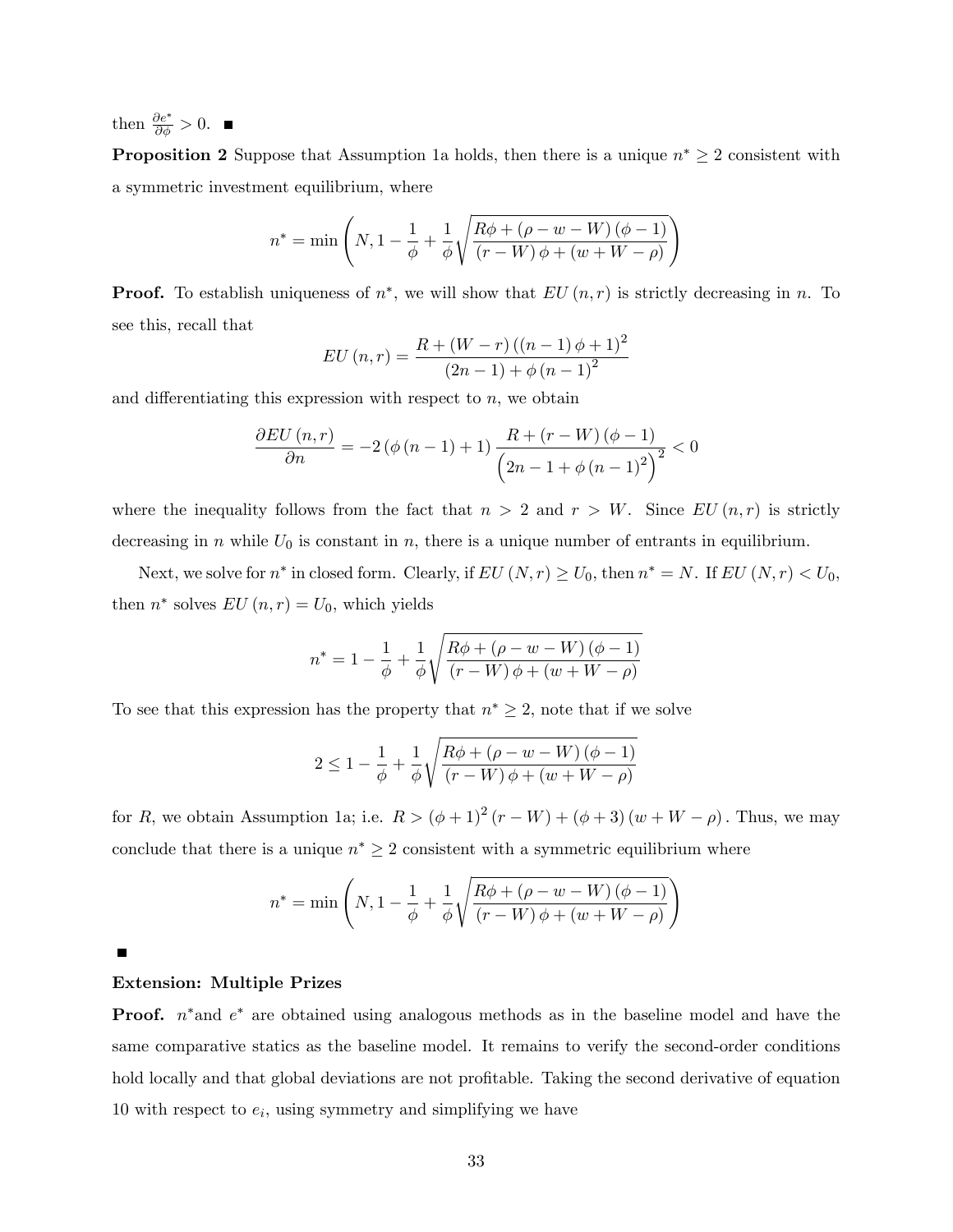$$
\left. \frac{\partial^2 EU_i}{\partial e_i^2} \right|_{e_i = e} = -\frac{2k(n-k)(R + (k(r - W + e) - ne)(\phi - 1))}{n^3 e^2}
$$

Inserting  $e^*$  and simplifying we get

$$
\frac{\partial^{2} EU_{i}}{\partial e_{i}^{2}}\bigg|_{e_{i}=e=e^{*}}=-\frac{2k\left(\phi\left(n-k\right)^{2}+k\left(2n-k\right)\right)}{\left(n-k\right)n\left(R+k\left(r-W\right)\left(\phi-1\right)\right)}<0
$$

and thus the second order conditions always hold.

Furthermore, a deviation to  $e_i = 0$  given all other entrepreneurs invest  $e^*$  is not profitable as

$$
U(0) = \phi(W - r) < (W + w - \rho)
$$

## Extension: The Luck Component of Entrepreneurial Success

**Proof.** While deriving the equilibrium from the first-order conditions is straightforward and parallel to our earlier analysis, we still need to verify that the first-order conditions are necessary and sufficient. Here, we establish under which conditions the second-order conditions hold.

Expected gain-loss utility from entering the entrepreneurship market is equal to

$$
\frac{e_i^{\lambda}}{\sum_{j=1}^n e_j^{\lambda}} \left( W + R - e_i - r \right) + \left( 1 - \frac{e_i^{\lambda}}{\sum_{j=1}^n e_j^{\lambda}} \right) \phi \left( W - e_i - r \right)
$$

 $n^*$  and  $e^*$  are found following the analogous procedures as in the proofs of the baseline model. Since there is a unique symmetric solution to these equations, ensuring the sufficiency of the first-order approach requires that we locally check the second-order conditions and verify that the payoffs under the putative symmetric equilibrium exceed those from corner solutions.

To establish local concavity, we twice differentiate  $e_i$  and evaluate at the equilibrium, which, using  $e^*$ , yields

$$
\frac{(n^* + \lambda (n^* - 1) + (n^* - 1) \phi (n^* - \lambda)) ((\lambda - 1) (n^* - 1) \phi - 1 - \lambda)}{\lambda (n^* - 1) n^* ((r - W) (\phi - 1) + R)}
$$

Note that this expression is always negative for  $\lambda \leq 1$ . Thus for these cases our analysis always applies. For  $1 < \lambda \leq 2$ , we require for the second order conditions to hold that

$$
(\lambda - 1) (n^* - 1) \phi - 1 - \lambda < 0
$$
  

$$
\lambda < \frac{(n^* - 1) \phi + 1}{(n^* - 1) \phi - 1}
$$

This need not always hold. Notice that the right hand side is decreasing in  $\phi$ . Thus, for high levels of fear of failure, the second order conditions may be violated for  $1 < \lambda \leq 2$ .